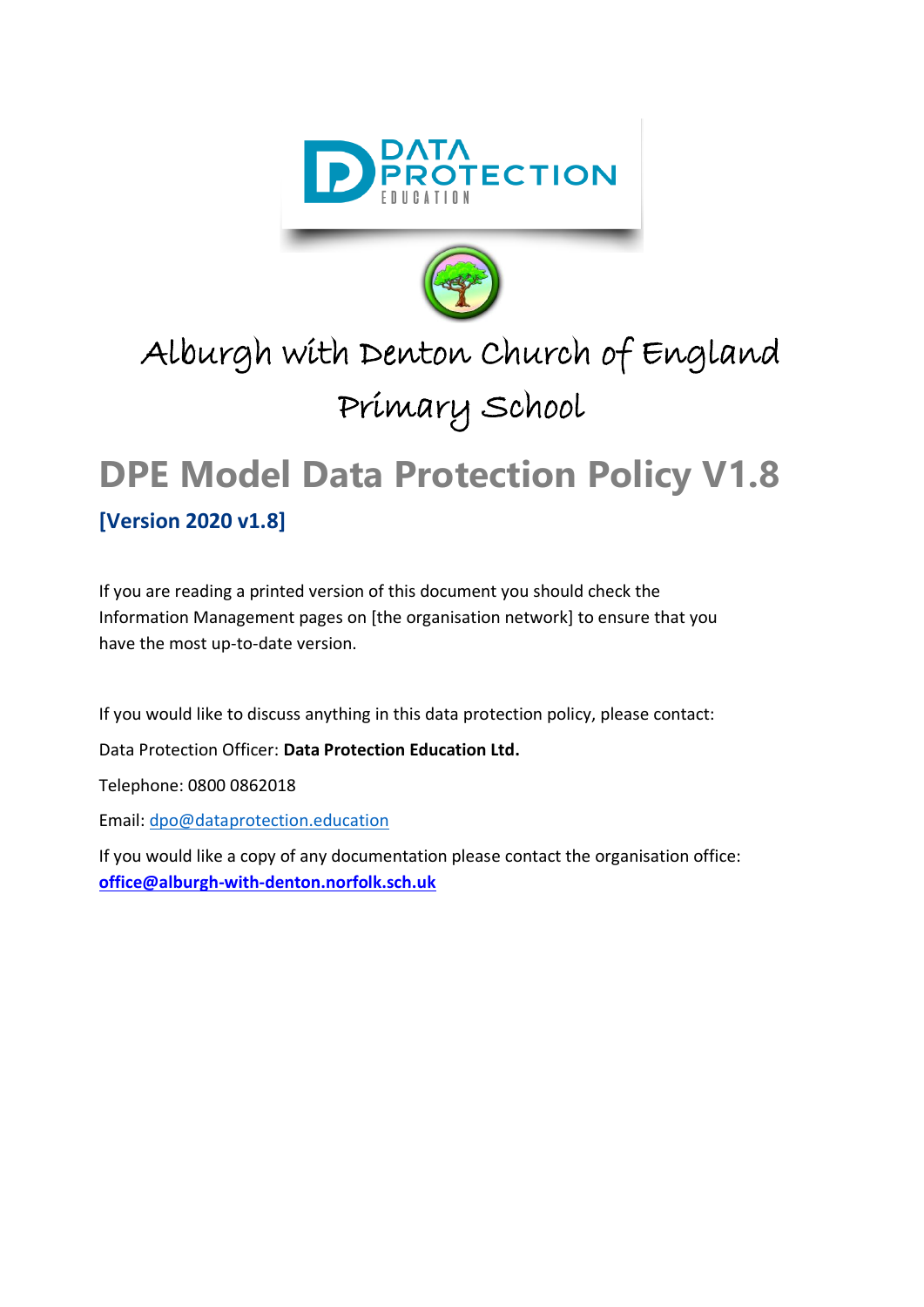

#### Document version

| <b>Version</b>   | Author   | <b>Date</b> | Approved by | <b>Effective from</b> |
|------------------|----------|-------------|-------------|-----------------------|
| 1.1              | DPE - JE | 1/5/2018    |             |                       |
| 1.2 qa check     | DPE - TK | 1/6/2018    |             |                       |
| $1.3^{1}$        | DPE - JK | 5/6/2018    |             |                       |
| $1.4^{2}$        | DPE - CM | 13/01/2019  |             |                       |
| $1.5^{3}$        | DPE-JE   | 15/07/2020  |             |                       |
| 1.6 <sup>4</sup> | DPE-JE   | 04/12/20    |             |                       |
| $1.6^{5}$        | DPE-JE   | 04/12/20    |             |                       |
| 1.8              | DPE-JE   | 15/01/21    |             |                       |

<sup>1</sup> Revision to Data Protection Act 2018 references.

<sup>2</sup> Re-organisation and addition of DBS section

<sup>3</sup> Addition of COVID-19 statement

<sup>&</sup>lt;sup>4</sup> Fixed numbering. No substantive changes

<sup>&</sup>lt;sup>5</sup> Fixed table of contents. No substantive changes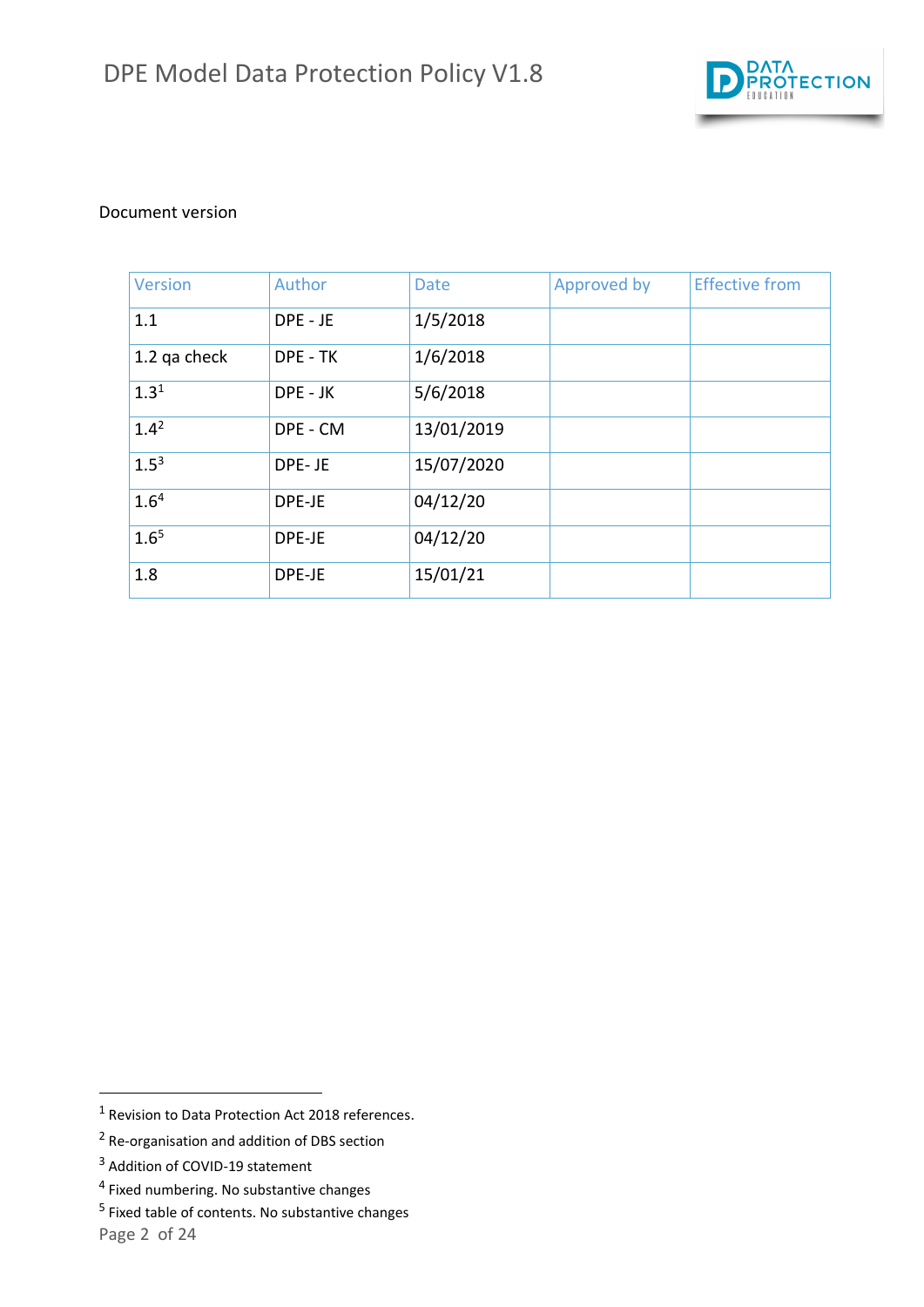

#### **Contents**

| 1. COMMITMENT TO GENERAL DATA PROTECTION AND DATA PROTECTION BY DESIGN | 4         |
|------------------------------------------------------------------------|-----------|
| 2. POLICY OBJECTIVES ROLES RESPONSIBILITIES                            | 5         |
| 3. POLICY STATEMENT                                                    | 5         |
| 4. ABOUT THIS POLICY                                                   | $5-6$     |
| 5. DATA PROTECTION OFFICER                                             | $6 - 7$   |
| <b>6. DATA PROTECTION PRINCIPLES</b>                                   | 7         |
| 7. DATA SUBJECT'S RIGHTS                                               | 8         |
| 8. FAIR AND TRANSPARENT PROCESSING OF DATA                             | $8 - 8$   |
| 9. LAWFUL PROCESSING OF DATA                                           | 10        |
| <b>10. SPECIAL CATEGORY DATA</b>                                       | 10        |
| 11. CONSENT                                                            | 11        |
| 12. DISCLOSURE AND SHARING OF PERSONAL INFORMATION                     | 12        |
| 13. DATA SECURITY                                                      | $12 - 12$ |
| 14. DATA PROTECTION IMPACT ASSESSMENTS                                 | 13        |
| 15. DATA BREACHES                                                      | $13 - 13$ |
| <b>16. SUBJECT ACCESS REQUESTS</b>                                     | 144       |
| 17. PUBLICATION OF INFORMATION                                         | 15        |
| 18. DBS DATA                                                           | 15        |
| 19. PHOTOGRAPHY IMAGES AND VIDEOS                                      | 16        |
| 21. RETENTION POLICY.                                                  | 17        |
| 22. TRAINING                                                           | 17        |
| 23. DATA PROCESSORS                                                    | 18        |
| 24. CHANGES TO THIS POLICY                                             | 18        |
| <b>APPENDIX 1 GDPR DEFINITIONS</b>                                     | $19 - 22$ |
| APPENDIX 3. DEALING WITH SUBJECT ACCESS REQUESTS                       | $23 - 23$ |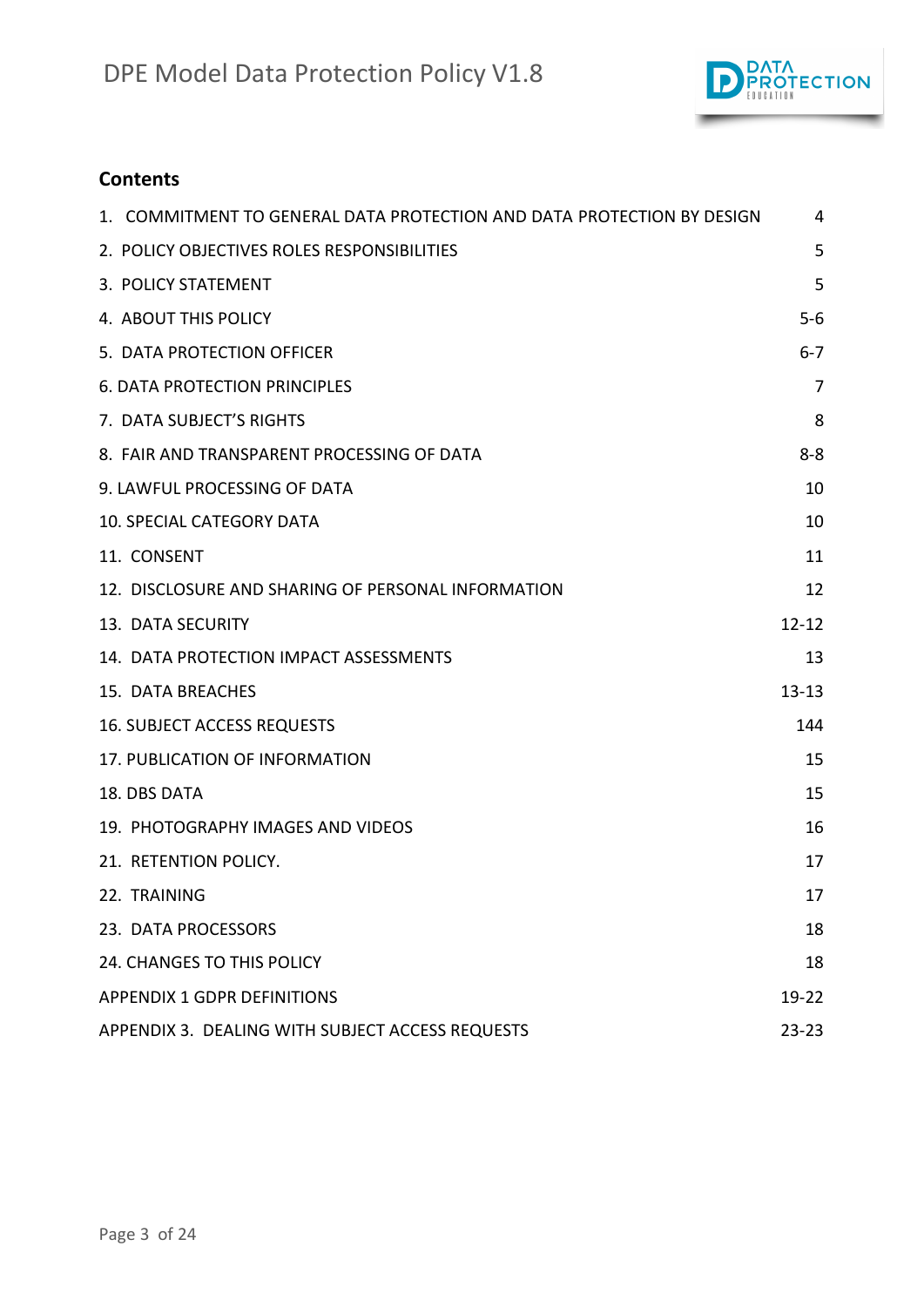

# <span id="page-3-0"></span>**1. COMMITMENT TO GENERAL DATA PROTECTION AND DATA PROTECTION BY DESIGN**

1.1. General Data Protection Regulation (GDPR) and The Data Protection Act 2018 (DPA) is the law that protects personal privacy and upholds individual's rights. It applies to anyone who handles or has access to people's personal data.

1.2. This policy is intended to ensure that personal information is dealt with properly and securely and in accordance with the legislation. It will apply to personal information regardless of the way it is used, recorded and stored and whether it is held in paper files or electronically.

1.3. This policy sets out the organisation's commitment to GDPR and the implementation of a data protection by design approach.

1.4. The organisation will refer to documents and guidance from the Information Commissioner's Office and the Department for Education in relation to GDPR and data processing.

1.5. This includes ensuring the following:

- The creation and maintenance of a data protection working group;
- Assigning responsibility to an individual within The Organisation;
- Assigning a Data Protection Officer;
- Development and maintenance of a GDPR project;
- Ensuring that all staff are trained in data protection and take responsibility for the collection, processing, storage and destruction of data;
- A lawful basis for processing is documented for all processing activity;
- Principles relating to processing of personal data are adhered to;
- The rights of data subjects are respected;
- Risks to the rights of data subjects are assessed and mitigated for all large-scale and new processing;
- Regular independent reviews of processing activity and processing documentation are carried out;
- Organisational and technical measures are implemented to protect data;
- <span id="page-3-1"></span>● Data breaches impacting on the rights and freedoms of data subjects will be reported to the Information Commissioner's Office (ICO)**.**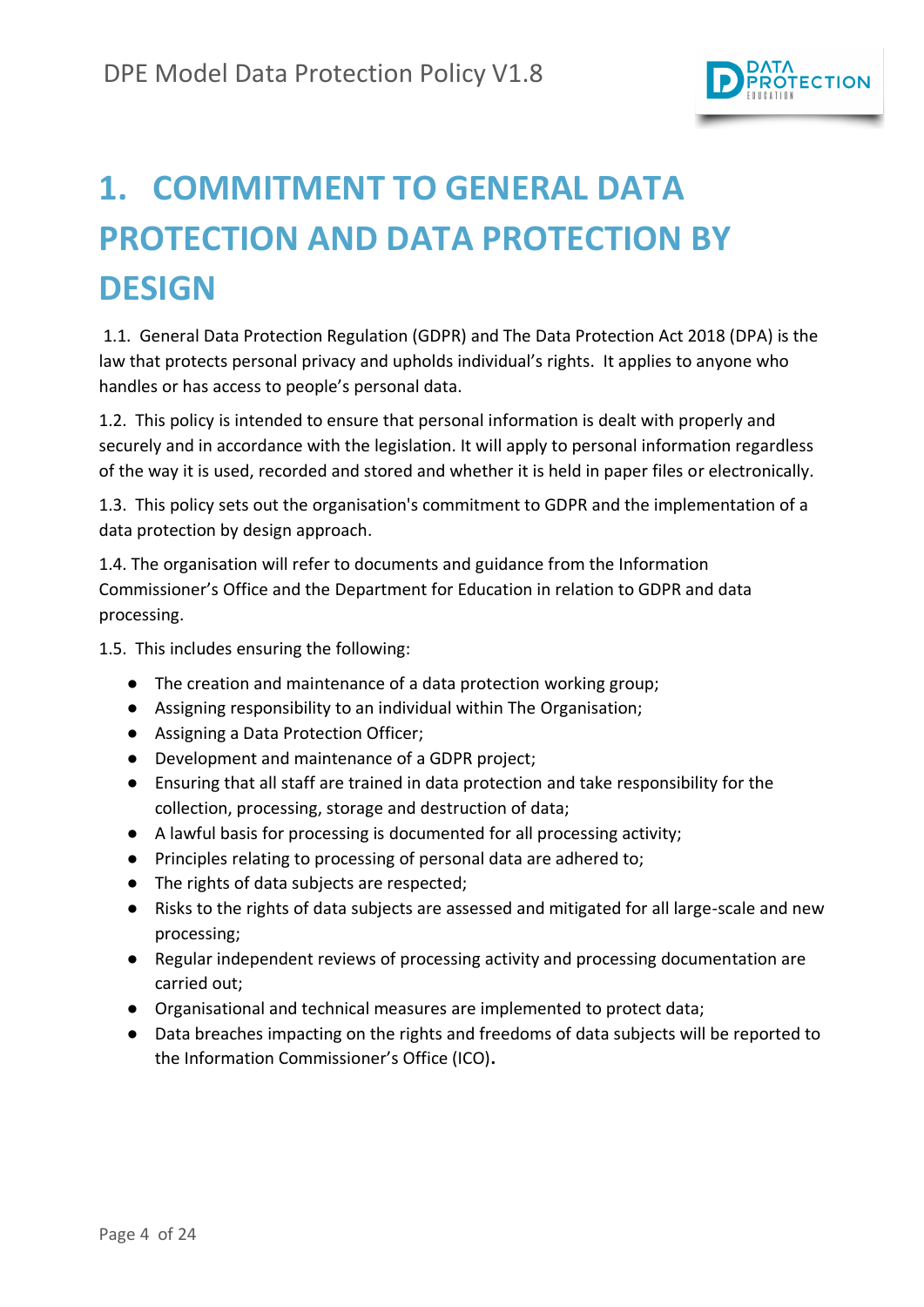

# **2. POLICY OBJECTIVES ROLES RESPONSIBILITIES**

2.2. **The organisation as the Data Controller** will comply with its obligations under the GDPR and the Data Protection Act 2018. The organisation is committed to being concise, clear and transparent about how it obtains and uses personal information and will ensure data subjects are aware of their rights under the legislation. This policy sets out how the organisation will do this.

2.2. All organisation staff and organisation workforce must have a general understanding of the law and understand how it may affect their decisions in order to make an informed judgement about how information is gathered, used and ultimately deleted. All staff must read, understand and comply with this policy in order to comply with its obligations under GDPR and the Data Protections Act 2018.

2.3. **The Information Commissioner as the Regulator** can impose substantial fines for breaches of GDPR and the Data Protection Act 2018 and other Data Protection Legislation. Therefore it is imperative that the organisation, all staff and the workforce comply with the legislation. The Data Protection Officer will be the principal point of contact with the ICO.

### <span id="page-4-0"></span>**3. POLICY STATEMENT**

3.1. Everyone has rights with regard to the way in which their personal data is handled. During the course of our activities as an organisation we will collect, store and process personal data about our pupils, workforce, parents and others. This makes us a data controller in relation to that personal data.

3.2. We are committed to the protection of all personal data and special category personal data for which we are the data controller.

3.3. The law imposes significant fines for failing to lawfully process and safeguard personal data and failure to comply with this policy may result in those fines being applied.

3.4. All members of our staff and workforce will comply with this policy when processing personal data on our behalf. Any breach of this policy may result in disciplinary or other action.

## <span id="page-4-1"></span>**4. ABOUT THIS POLICY**

4.1. The types of personal data that we may be required to handle include information about pupils, parents, our workforce, and others that we deal with. The personal data which we hold is subject to certain legal safeguards specified in the General Data Protection Regulation the Data Protection Act 2018, and other regulations Data Protection Legislation

4.3. This policy does not form part of any employee's contract of employment and may be amended at any time.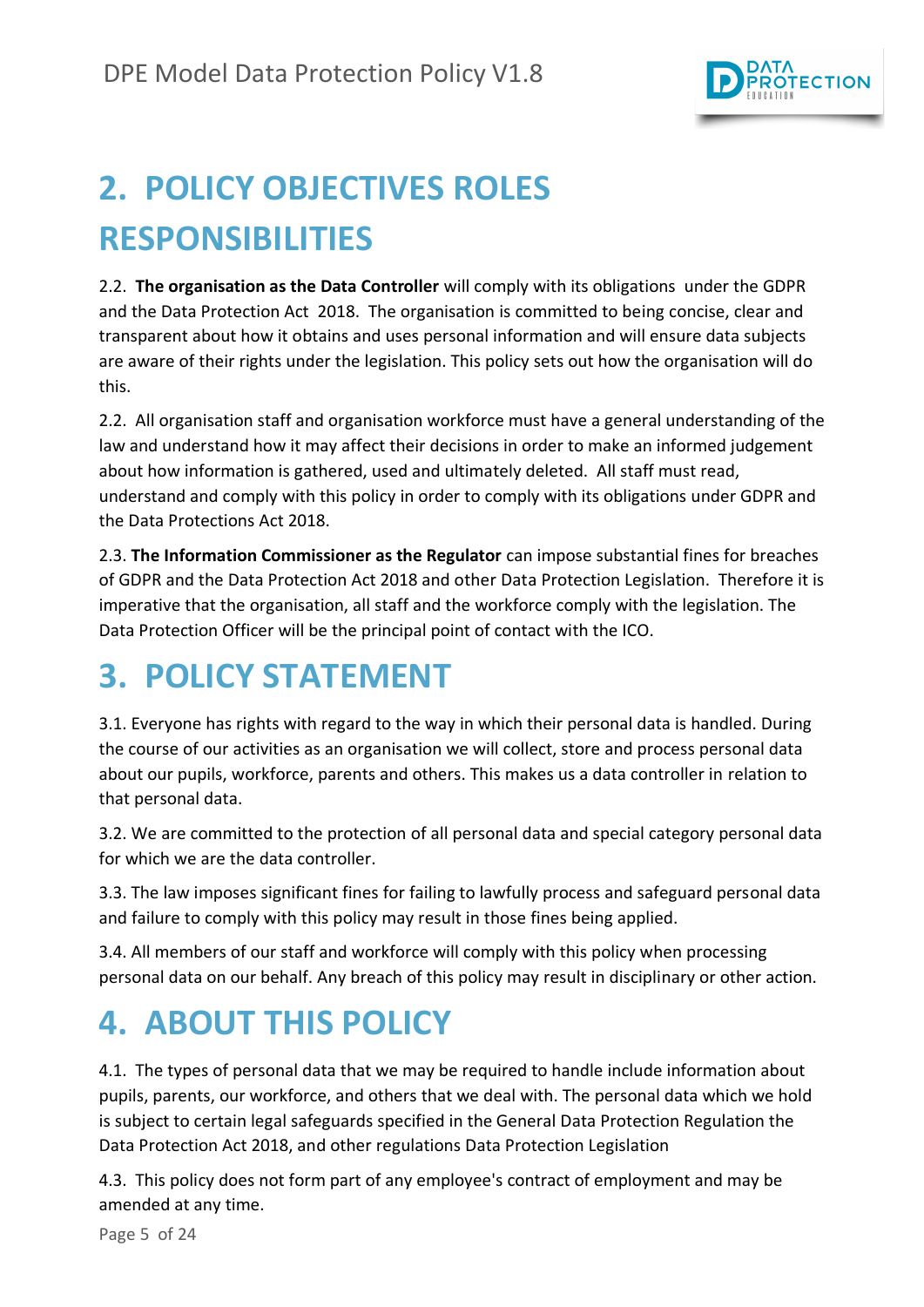

4.4. This policy sets out rules on data protection and the legal conditions that must be satisfied when the organisation processes personal data.

4.2. This policy, combined with the organisations privacy policy and any other document referred to herein, sets out the basis on which the organisation will process any personal data collected from data subjects, or provided to us by data subjects directly and or from other sources.

## <span id="page-5-0"></span>**5. DATA PROTECTION OFFICER**

5.1. As an organisation we are required to appoint a Data Protection Officer ("DPO"). **Our DPO is Data Protection Education** and they can be contacted at dpo@dataprotection.education

The DPO is responsible for ensuring compliance with the Data Protection Legislation and with this policy. Any questions about the operation of this policy or any concerns that the policy has not been followed should be referred in the first instance to the DPO.

5.2. The organisation shall maintain a Data Protection Officer to represent the rights of data subjects and a named Data Protection lead in order to assist the Data Protection Officer.

5.3. The organisation shall ensure that the Data Protection Officer is involved properly and in a timely manner, in all issues which relate to the protection of personal data.

5.4. The organisation shall support the Data Protection Officer in performing the responsibilities outlined below by providing resources necessary to carry out those tasks and access to personal data and processing operations. The Data Protection Officer shall maintain his or her expert knowledge.

5.5. The organisation shall ensure that the Data Protection Officer does not receive any instructions regarding the exercise of their tasks. They shall not be dismissed or penalised by the controller or the processor for performing his tasks.

5.6 The Data Protection Officer shall directly report to the highest management level of the organisation, as needed and report to the Board of Governors at least once a year.

5.7. Data subjects may contact the Data Protection Officer with regard to all issues related to processing of their personal data and to the exercise of their rights under the regulations.

5.8. The Data Protection Officer and the Data Protection Lead will be bound by confidentiality and must maintain data security by protecting the confidentiality**,** integrity and availability of all personal data, defined as follows:

- **Confidentiality** means that only people who have a need to know and are authorised to use the personal data can access it.
- **Integrity** means that personal data is accurate and suitable for the purpose for which it is processed.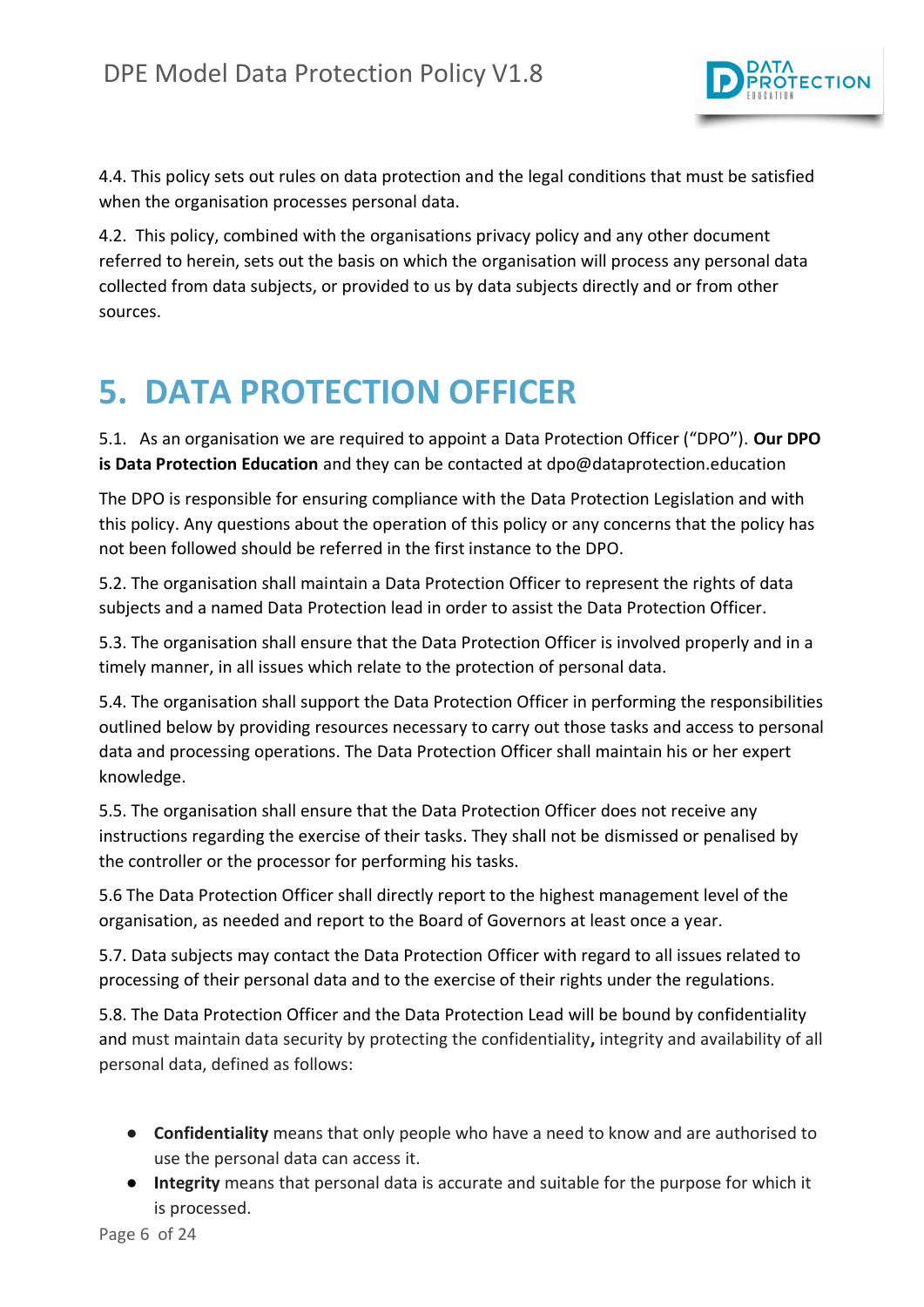

- **Availability** means that only authorised users can access the personal data when they need it for authorised purposes.
- 5.9. The Data Protection Officer shall have the following responsibilities:
	- Review of all data processing activities (inventory / mapping);
	- Conduct of regular health checks/audits and issue recommendations;
	- Assist with data protection impact assessments and monitoring performance;
	- Monitoring and advice relating to subject access requests and data breaches;
	- Assist the organisation with the maintenance of records;
	- Monitoring and advice relating to FOI and other information requests;
	- Cooperation with, and acting as the contact point for the Information Commissioner's Office, who are the supervisory authority in respect of all data protection matters;
	- Act as the contact point for data subjects to deal with requests and complaints;
	- Training of organisation staff and workforce.

### <span id="page-6-0"></span>**6. DATA PROTECTION PRINCIPLES**

6.1. Anyone processing personal data must comply with the data protection principles. The organisation will comply and is committed to these principles in relation to any processing of personal data. The Data Protection principles provide that personal data must be:

- **Processed lawfully, fairly and in a transparent manner** in relation to the data subject and their rights;
- **Collected for specified, explicit and legitimate purposes** and not further processed in a manner that is incompatible with those purposes;
- **Adequate, relevant and limited to what is necessary** in relation to the purposes for which they are processed;
- **Accurate and, where necessary, kept up to date;**
- **Kept in a form which permits identification of data subjects for no longer than is necessary**;
- **Processed in a manner that ensures appropriate security of the personal data**
- **Must NOT be transferred to people or organisations situated in other countries without adequate protection.**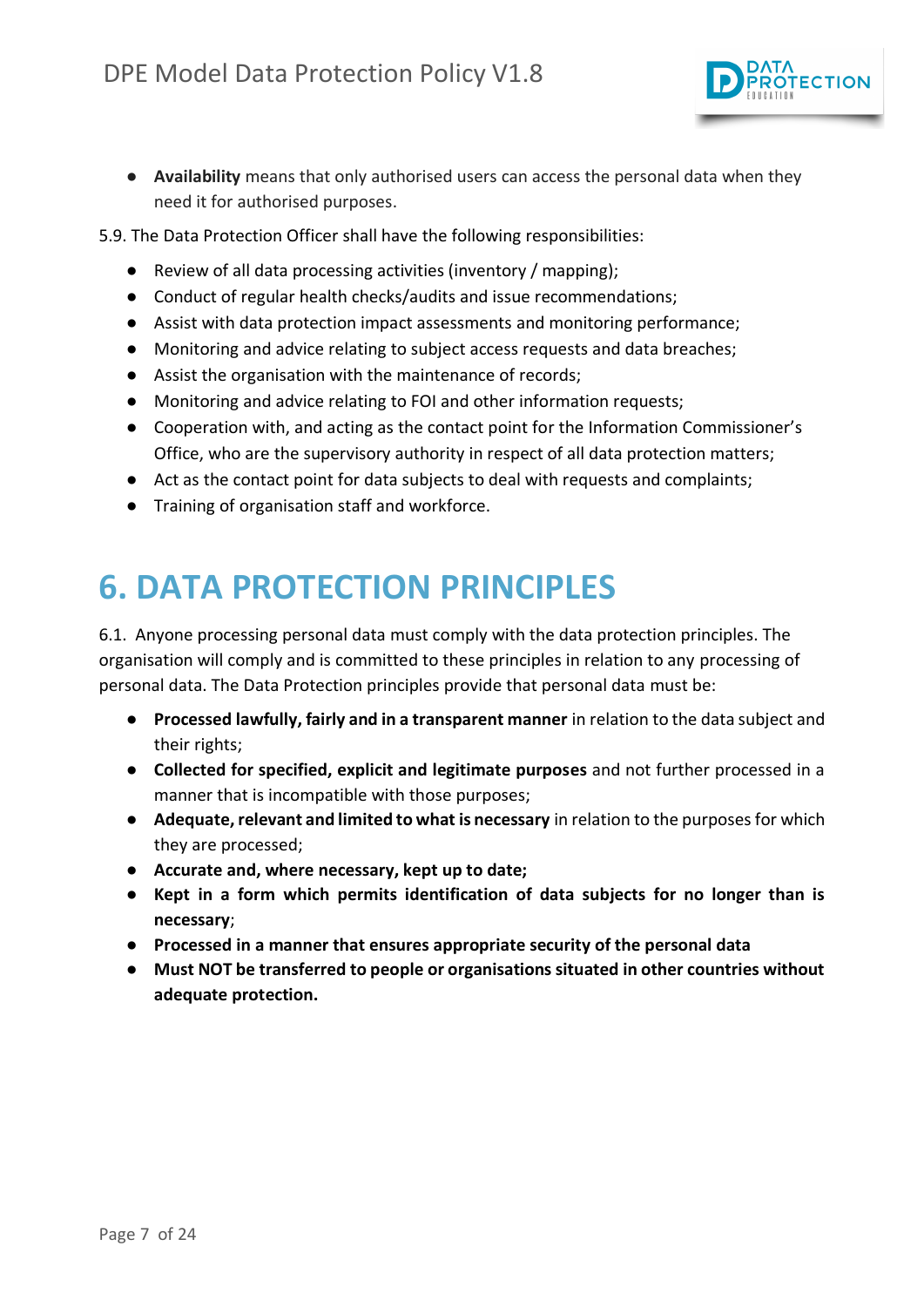

## <span id="page-7-0"></span>**7. DATA SUBJECT'S RIGHTS**

7.1. The organisation supports the rights of data subjects (or the parents/carers of data subjects where data subjects are not able to demonstrate the capacity to understand their rights) in relation to data that is processed or stored about them, as follows:

- Right to fair and transparent processing;
- Right of access;
- Right of rectification;
- Right to erasure (the "right to be forgotten");
- The right to restrict processing;
- Right to be notified of erasure, rectification or restriction;
- Right of data portability;
- Right to object to processing;
- Right to object to processing for the purposes of direct marketing;
- Right to object to processing for scientific, historical or statistical purposes;
- Right to not be evaluated on the basis of automated processing;
- Right to withdraw consent at any time;
- Right to be notified about a data breach;
- Right to an effective judicial remedy against a supervisory authority;
- Right to lodge a complaint with supervisory authority;
- Right to an effective judicial remedy against a controller or processor; Right to compensation.

7.2. The organisation shall maintain procedures, policies and notices to ensure that data subjects are informed about their rights

# <span id="page-7-1"></span>**8. FAIR AND TRANSPARENT PROCESSING OF DATA**

8.1. Data Protection Legislation is not intended to prevent the processing of personal data, but to ensure that it is done fairly and without adversely affecting the rights of the data subject.

8.2. For personal data to be processed fairly, data subjects must and will be made aware of the following in our privacy notices or requests to process data:

- That the personal data is being processed;
- Why the personal data is being processed;
- What the lawful basis is for that processing (see below);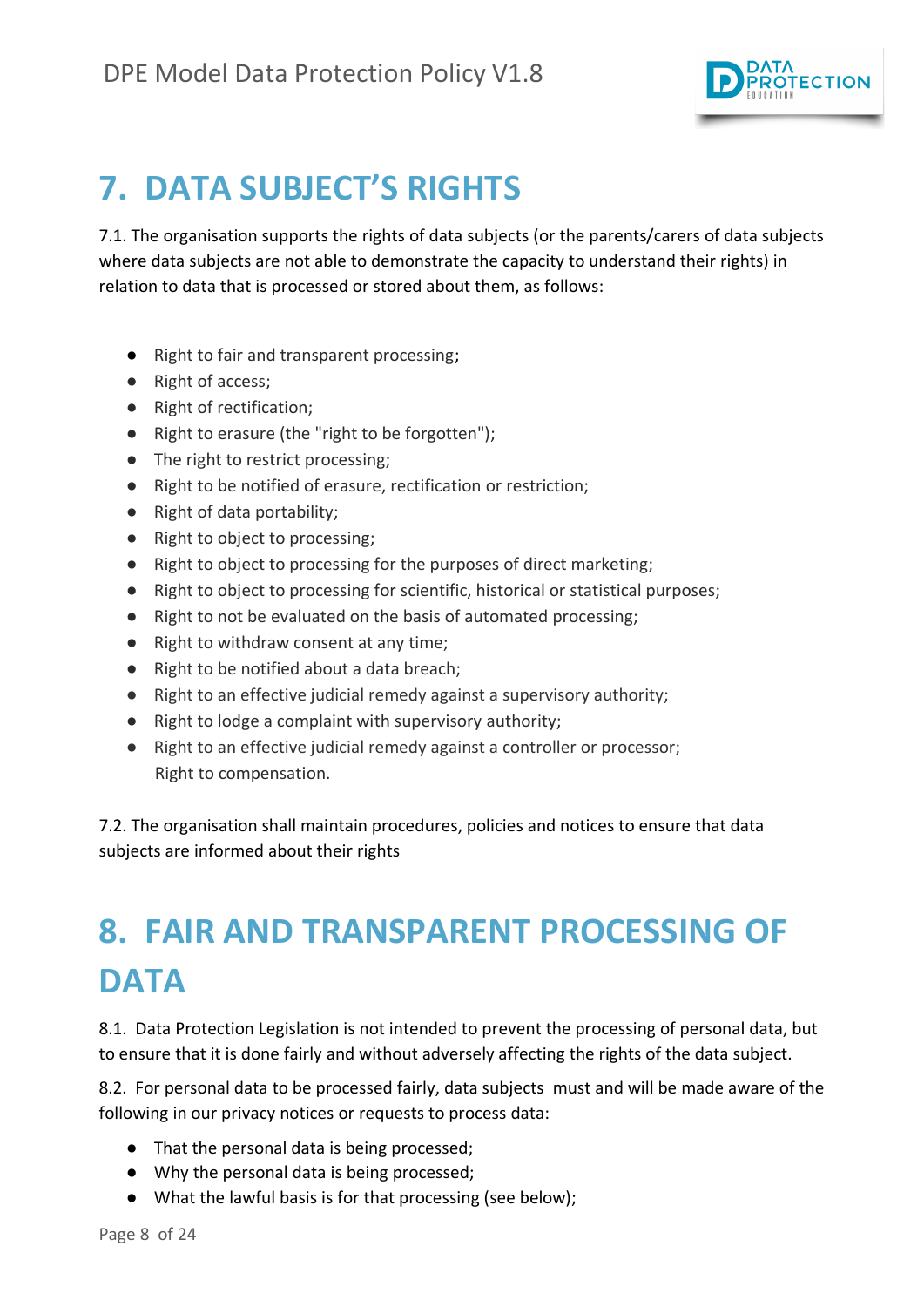

- Whether the personal data will be shared, and if so with whom;
- The period for which the personal data will be held;
- The existence of the data subject's rights in relation to the processing of that personal data; and
- The right of the data subject to raise a complaint with the Information Commissioner's Office in relation to any processing.

8.3. The organisation will only process data that is **necessary and relevant to the purpose for which it was gathered, and will ensure that we have a lawful basis for any processing.**

8.4 Data collected for the purposes of public health (including visitor contact data for COVID-19) will be kept as long as required. Contact data for visitors will be kept for 21 days after the most recent visit, with information on visitors kept as per standard retention requirements. Public Health data may be shared with third-parties as required including, but not limited to:

- National Health Service (including NHS Test and Trace)
- Public Health England
- Other local health authorities

Data collected and processed for public health purposes is done so under GDPR [Article 9\(2\)\(i\)](https://gdpr-info.eu/art-9-gdpr/) which states: (in part) "processing is necessary for reasons of [public interest](https://kb.dataprotection.education/component/seoglossary/1-data-protection-definitions/public-interest) in the area of public health, such as protecting against serious cross-border threats to health..." and [Recital 54](https://gdpr-info.eu/recitals/no-54/) which includes: "The processing of special categories of personal data may be necessary for reasons of public interest in the areas of public health without consent of the data subject."

8.5 Collection and processing of visitor data will be documented in the privacy notices and in a statement available to visitors at the time of data collection to include the following information:

"We collect the following visitor information for the purposes of security, safety and public health:

- ●Name
- ●Organisation
- ●Date and time of visit

These are kept for six years in case of any claims by students, staff or visitors under the Limitations Act (1980).

Should a positive test for COVID-19 be identified, relevant visitor data will be shared with the required public health authorities. Contact details will be deleted from any test and trace log after 21 days.

For further details, please see the Data Protection Policy, or contact the Data Protection Officer.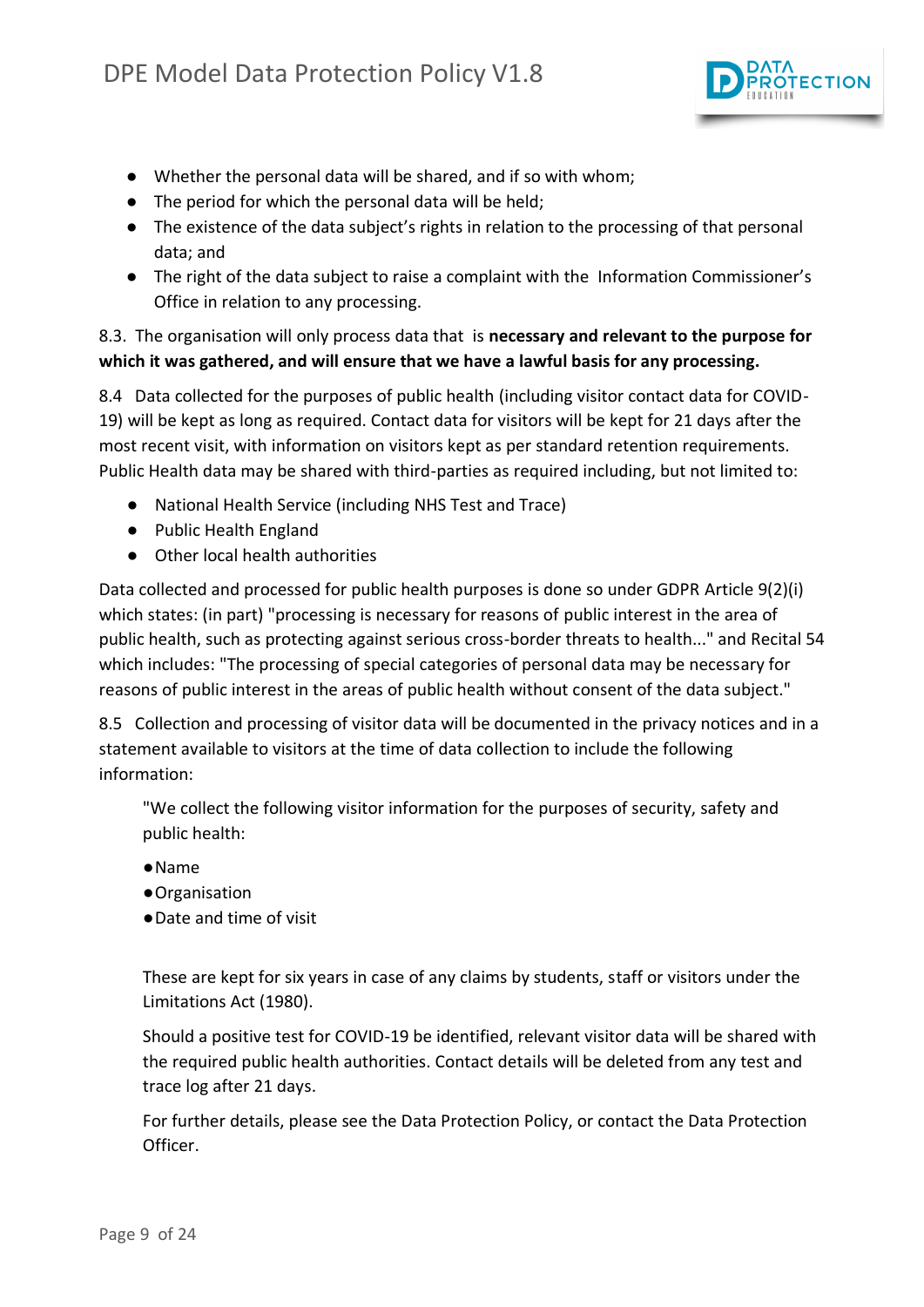

## <span id="page-9-0"></span>**9. LAWFUL PROCESSING OF DATA**

9.1. For personal data to be processed lawfully it must be processed on the basis on one of the legal grounds set out in the DATA Protection Legislation. The organisation will only process personal data where a lawful basis for processing exists. Specifically, where:

- The data subject has given **consent** to the processing of his or her personal data for one or more specific purposes;
- Processing is necessary for the **performance of a contract** to which the data subject is party or in order to take steps at the request of the data subject prior to entering into a contract;
- Processing is necessary for compliance with a **legal obligation** to which the controller is subject (e.g the Education Act 2011);
- Processing is necessary in order to protect the **vital interests** of the data subject or of another natural person;
- Processing is necessary for the **performance of a task carried out in the public interest** or in the exercise of official authority vested in the controller.

# <span id="page-9-1"></span>**10. SPECIAL CATEGORY DATA**

#### 10.1. This is data relating to **health; race; sexuality; religion; criminal offences; political opinions and union memberships**.

10.2. These special categories of personal data relating to will not be processed unless a specific lawful basis as listed in Article 9 of the GDPR applies. When this special category data is being processed we will normally only do so under the following legal grounds:

- Where the processing is **necessary for employment law** purposes, for example in relation to sickness absence;
- Where the processing is necessary for reasons of substantial public interest, for example for the purposes of equality of opportunity and treatment;
- Where the processing is necessary for **health or social care purposes**, for example in relation to pupils with medical conditions or disabilities; and
- <span id="page-9-2"></span>● **Where none of the above apply then we will seek the consent of the data subject to the processing of their special category personal data.**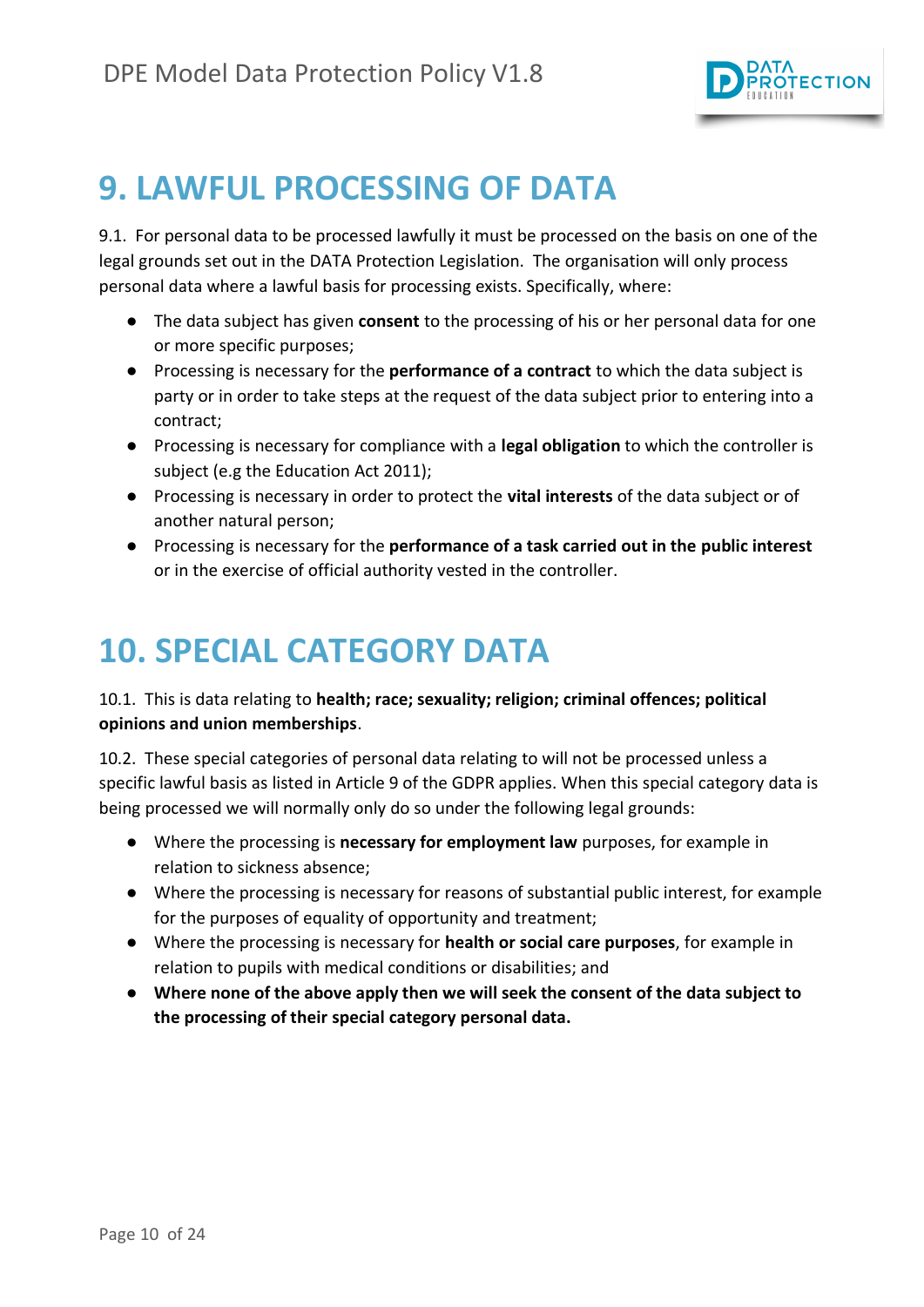

### **11. CONSENT**

11.1. There are strict legal requirements in relation to the form of consent that must be obtained from data subjects.

11.2. When pupils, staff or our Workforce join the Organisation a consent form will be required to be completed in relation to them. This consent form deals with for example, social media, school displays, school website and publications such as the school newsletter.

11.3. Where appropriate third parties may also be required to complete a consent form.

11.4. In relation to all pupils under the age of 12 years old we will seek consent from an individual with parental responsibility for that pupil.

11.5. We will generally only seek consent directly from a pupil if they are legally able to give such consent. The legal age for consent under Data Protection legislation is 12. However we recognise that this may not be appropriate in certain circumstances and therefore the organisation may be required to seek consent from an individual with parental responsibility.

11.6. If consent is required for the processing of personal data of any data subject then the form of this consent must:

- Inform the data subject of exactly what we intend to do with their personal data;
- Require them to positively confirm that they consent (we cannot ask them to opt-out rather than opt-in); and
- Inform the data subject of how they can withdraw their consent.

11.7. Any **consent must be freely given**, which means that we cannot make the provision of any goods or services or other matter conditional on a data subject giving their consent.

11.8. The DPO must always be consulted in relation to any consent form before consent is obtained.

11.9. A record must always be kept of any consent, including how it was obtained and when.

11.10.There may be circumstances where it is considered necessary to process personal data or special category personal data in order to protect the vital interests of a data subject. This might include safeguarding, child protection and medical emergencies where the data subject is not in a position to give consent to the processing. We believe that this will only occur in very specific and limited circumstances. In such circumstances we would usually seek to consult with the DPO in advance, although there may be emergency situations where this does not occur. Please refer to the organisation Safeguarding Policy, Child Protection Policy and organisation Medical Policy for further information.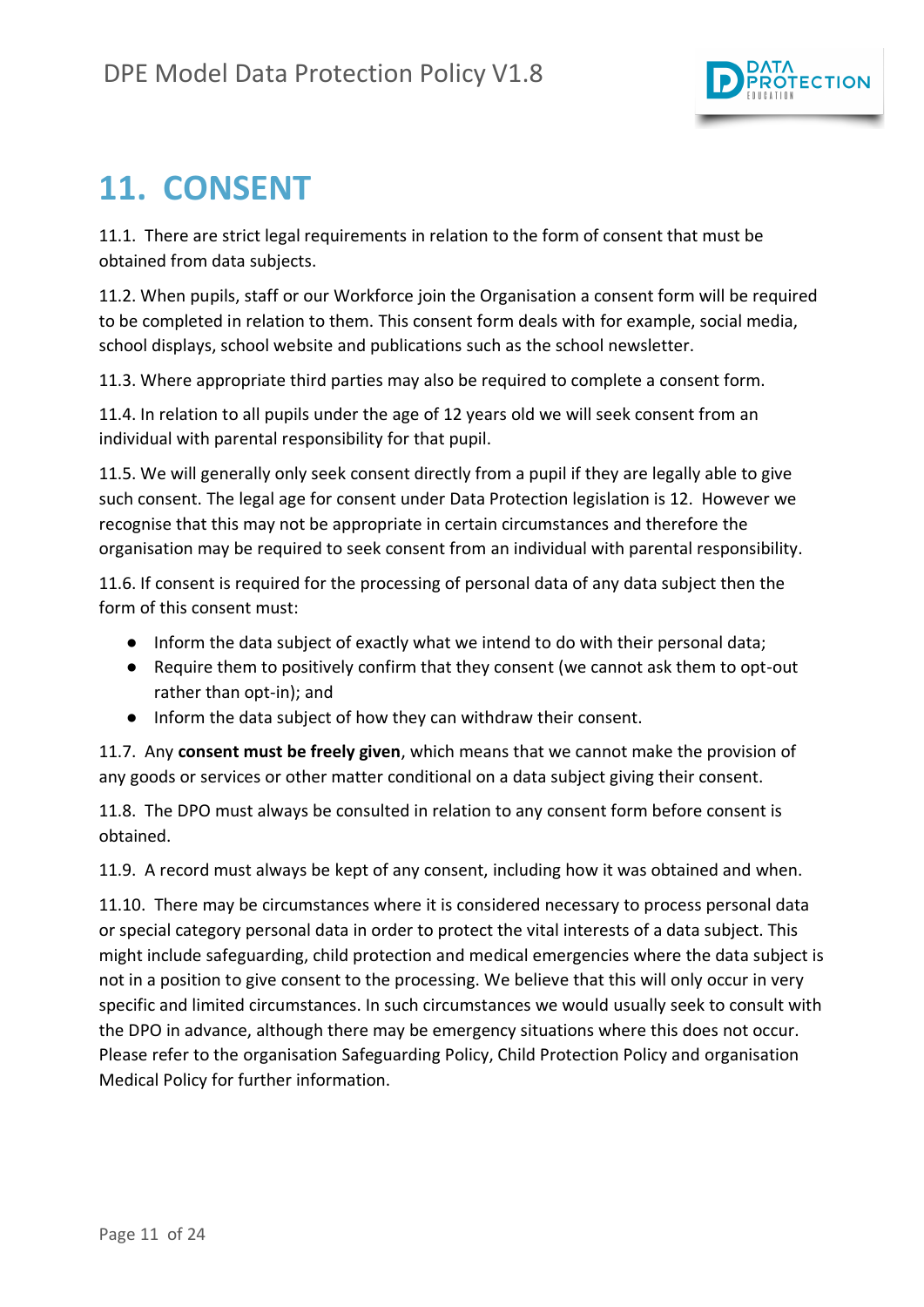

# <span id="page-11-0"></span>**12. DISCLOSURE AND SHARING OF PERSONAL INFORMATION**

12.1 We may share personal data that we hold about data subjects, with other organisations, without consent, where we have a lawful basis for doing so. Such organisations include the Department for Education and Education and Skills Funding Agency "ESFA", Ofsted, health authorities and professionals, the Local Authority, examination bodies, other organisations, and other organisations where we have a lawful basis for doing so.

12.2. The organisation will inform data subjects of any sharing of their personal data unless we are not legally required to do so, for example where personal data is shared with the police in the investigation of a criminal offence**.**

12.3. In some circumstances we will not share safeguarding information. Please refer to our Child Protection Policy.

12.4. Further detail is provided in our Record of Processing Activities.

## <span id="page-11-1"></span>**13. DATA SECURITY**

13.1. The organisation will implement appropriate data security measures using policies, procedures and technologies to ensure and maintain the security of all personal data from the point of collection to the point of destruction.

13.2. These security measures will be appropriate to the risks in processing personal data and will be consistent with the rights of the data subjects.

13.3. These measures shall include as appropriate:

- Measures and data access controls to ensure that the Personal Data can only be accessed by authorised personnel for the purposes agreed in the record of processing activity and outlined in the organisation privacy notice;
- In assessing the appropriate level of security account shall be taken in particular of all the risks that are presented by processing, for example from accidental or unlawful destruction, loss, or alteration, unauthorised or unlawful storage, processing, access or disclosure of personal data;
- The anonymisation, pseudonymisation and encryption of personal data;
- The ability to ensure the ongoing confidentiality, integrity, availability and resilience of processing systems and services;
- The ability to restore the availability and access to personal data in a timely manner in the event of a physical or technical incident;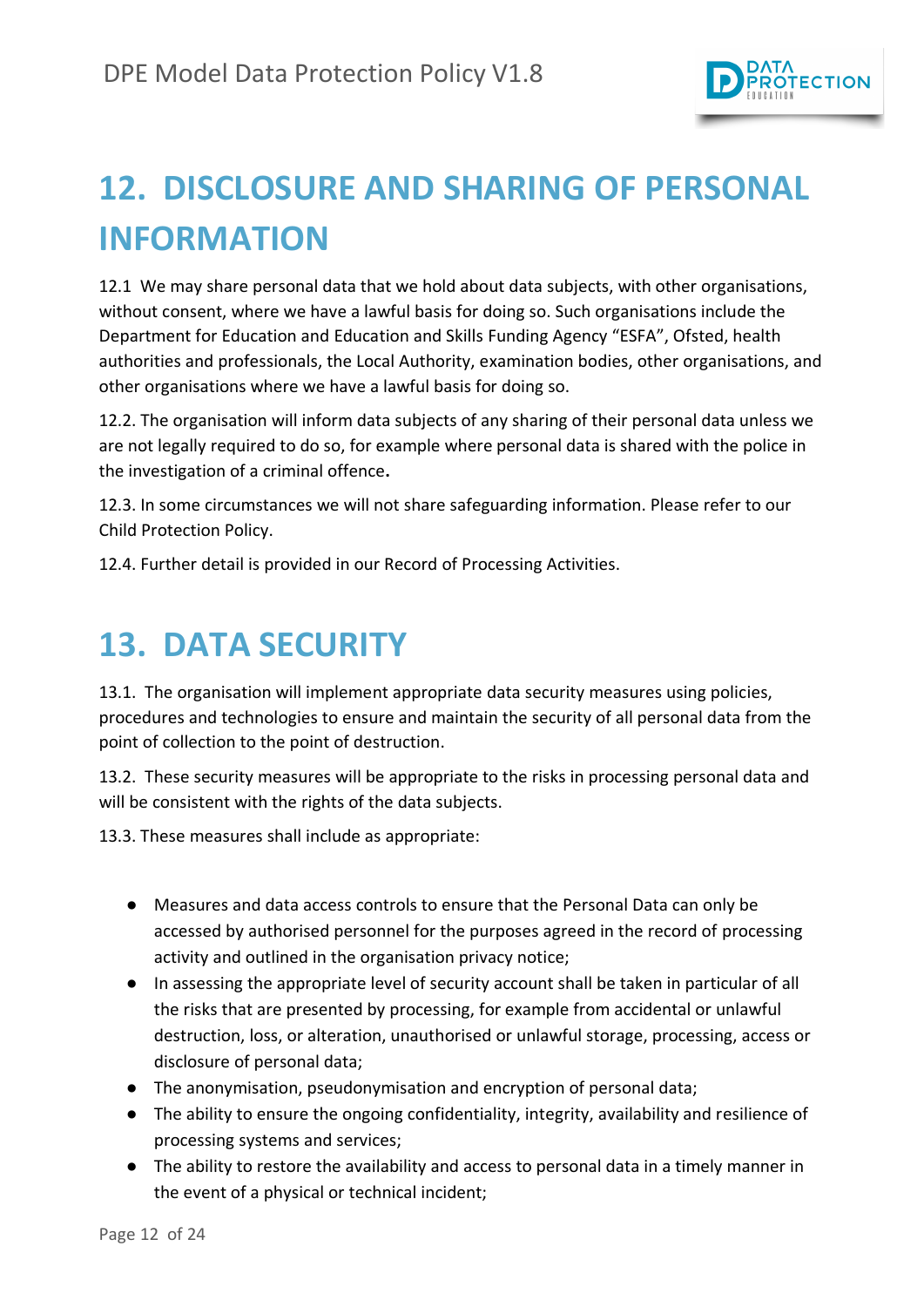

- A process for regular testing, assessing, and evaluating the effectiveness of technical and organisational measures for ensuring the security of the processing of personal data;
- Measures to identify vulnerabilities with respect to the processing of personal data in systems used to provide services to The Organisation.

### <span id="page-12-0"></span>**14. DATA PROTECTION IMPACT ASSESSMENTS**

14.1. The organisation takes data protection very seriously, and will consider and comply with the requirements of Data Protection Legislation in relation to all of its activities whenever these involve the use of personal data, in accordance with the principles of data protection by design and default.

13.2. In certain circumstances the law requires us to carry out detailed assessments of proposed processing. This includes where we intend to use new technologies which might pose a high risk to the rights of data subjects because of the types of data we will be processing or the way that we intend to do so.

14.3. The organisation will complete an assessment of any such proposed processing and will use a template document which ensures that all relevant matters are considered.

14.4. The DPO should always be consulted as to whether a data protection impact assessment is required, and if so how to undertake that assessment.

#### <span id="page-12-1"></span>**15. DATA BREACHES**

15.1. In the case of a personal data breach, The organisation shall without undue delay and, where feasible, not later than 72 hours after having become aware of it, notify the personal data breach to the Information Commissioner's Office, unless the personal data breach is unlikely to result in a risk to the rights and freedoms of natural persons.

15.2. Where the notification to the Information Commissioner's Office is not made within 72 hours, it shall be accompanied by reasons for the delay.

15.3 In order to evaluate the personal data breach The organisation shall without undue delay immediately inform and involve the Data Protection Officer in the assessment of the breach and in the execution of the data breach procedure to contain and manage the breach.

#### 15.4. **The notification to the Information Commissioner's Office shall at least:**

● describe the nature of the personal data breach including where possible, the categories and approximate number of data subjects concerned and the categories and approximate number of personal data records concerned;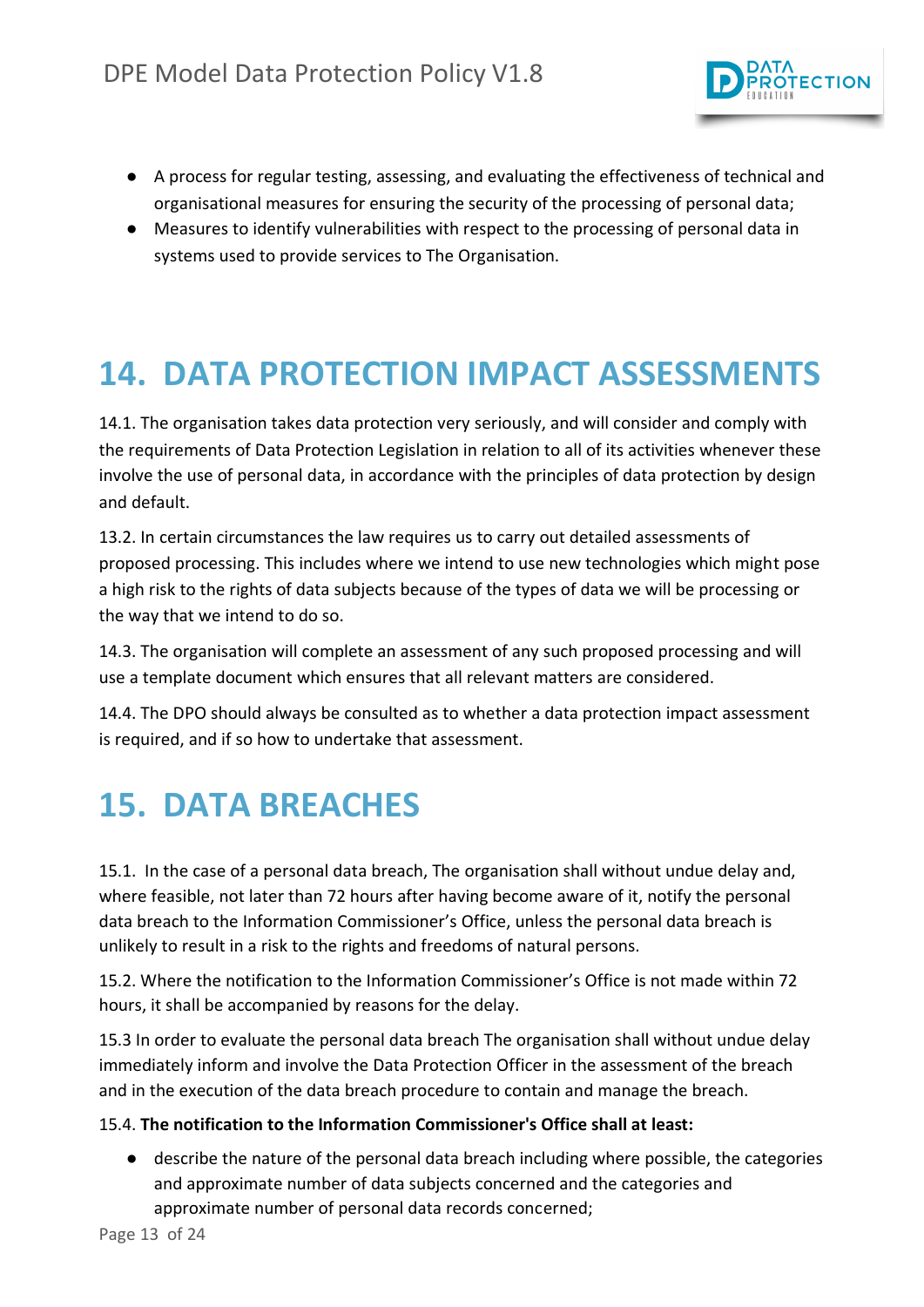

- communicate the name and contact details of the data protection officer or other contact point where more information can be obtained;
- describe the likely consequences of the personal data breach;
- describe the measures taken or proposed to be taken by the controller to address the personal data breach, including, where appropriate, measures to mitigate its possible adverse effects;
- Where, and in so far as, it is not possible to provide the information at the same time, the information may be provided in phases without undue further delay.

The organisation shall document any personal data breaches, comprising the facts relating to the personal data breach, its effects and the remedial action taken in a data breach log. The log shall enable the Information Commissioner's Officer to verify compliance with the data breach rules and raise awareness of minor breaches that may assist in the identification of new data handling processes and training requirements.

#### 15.5 **For examples of data breaches please see Appendix 2**

## <span id="page-13-0"></span>**16. SUBJECT ACCESS REQUESTS**

16.1. The organisation is committed to:

- Ensuring that individuals' rights to their own personal information can be appropriately exercised;
- Providing adequate training for staff to recognise and handle subject access requests;
- Ensuring that everyone handling personal information knows where to find further guidance on individuals' rights in relation to their own personal information;
- Ensuring that queries about individuals' rights to their own personal information are dealt with effectively and promptly;
- Being fair and transparent in dealing with a subject access request;
- Logging all subject access requests to assist the Information Commissioner's Office with any complaints related to subject access as well as identifying any issues that may assist in the identification of new data handling processes and training requirements.

16.2. All staff are responsible for ensuring that any request for information they receive is dealt with in line with the requirements of the GDPR and in compliance with this policy.

All staff have a responsibility to recognise a request for information and ensure it is passed to the responsible member of staff and/or the Data Protection Officer within two working days.

#### 16.3. **For information and guidance on how the organisation will deal with a Subject Access Request see the Subject Access Request Procedure**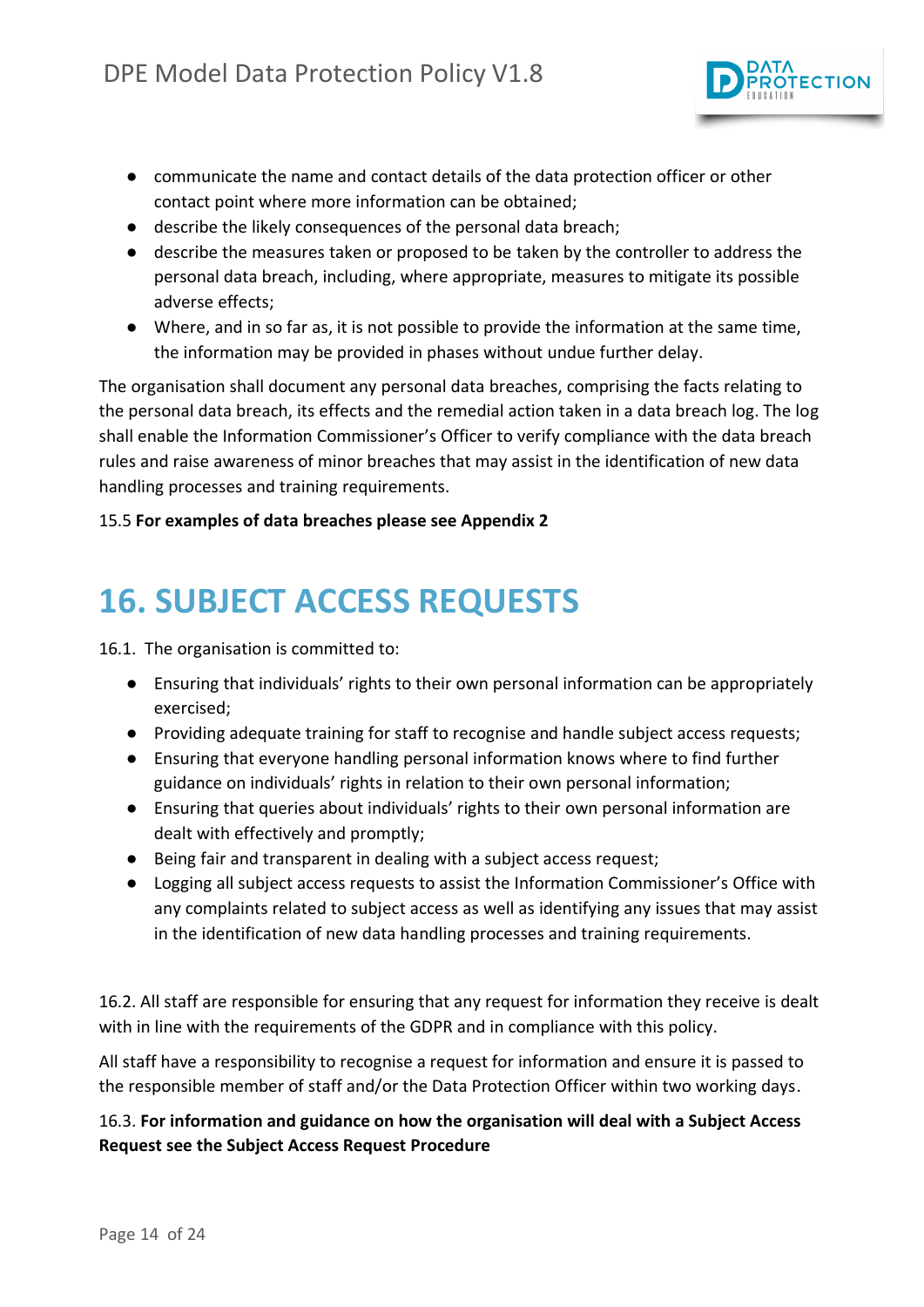

## <span id="page-14-0"></span>**17. PUBLICATION OF INFORMATION**

17.1. The organisation maintains and publishes a publication scheme on its website outlining

classes of information that will be made routinely available, including policies and procedures.

17.2. Classes of information specified in the publication scheme will be made available quickly and easily on request.

17.3. The organisation will not publish any personal information, including photos, on its website without the permission of the affected individual.

17.4. When uploading information to the organisation website, staff will be considerate of any metadata or deletions which could be accessed in documents and images on the site.

#### <span id="page-14-1"></span>**18. DBS DATA**

18.1. All data provided by the DBS will be handled in line with data protection legislation; this includes electronic communication.

18.2. Data provided by the DBS will never be duplicated.

18.3. Any third parties who access DBS information will be made aware of the data protection legislation, as well as their responsibilities as a data handler.

<span id="page-14-2"></span>18.4 Data Subjects have the right to appeal against any automated decision making, such as a DBS check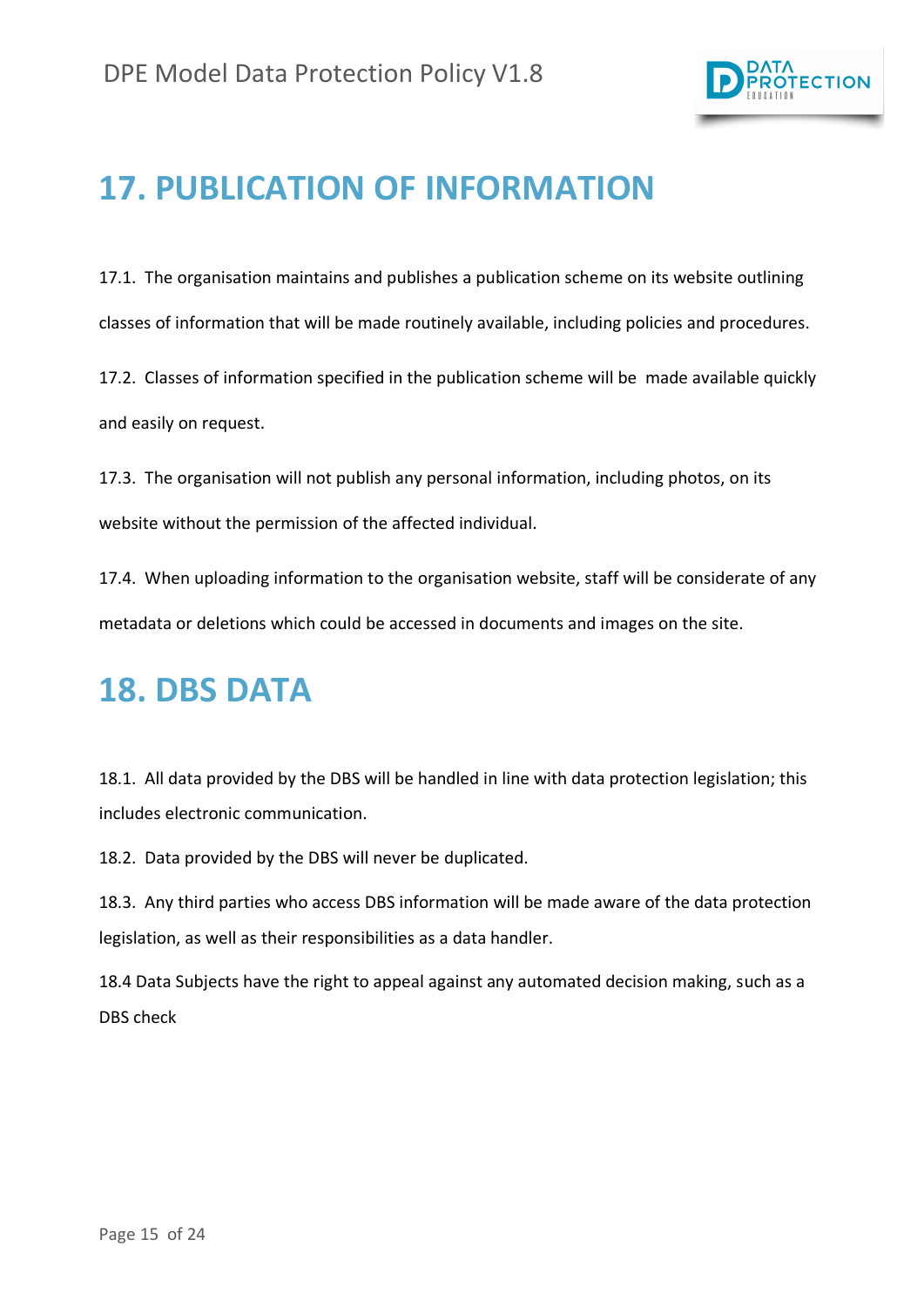

### **19. PHOTOGRAPHY IMAGES AND VIDEOS**

19.1. Photographs and videos will only be collected and stored by the organisation, organisation staff and workforce with a documented lawful basis as in accordance with the organisation Photography Images and video policy document.

19.2. Photographs and videos will normally only be taken and used where they are deemed essential for performing the public task of the organisation or relative to providing education.

19.3. However there may be occasions that arise where the organisation would like to celebrate the achievements of our pupils and therefore we may want to use images and videos of our pupils within promotional materials, or for publication in the media such as local, or even national, newspapers covering organisation events or achievements. If this is the case we will seek the consent of the pupils, and their parents where appropriate, before allowing the use of images or videos of pupils for such purposes.

19.4. Where photographs are required for other purposes, these purposes will be documented and explicit consent will be sought.

19.5. The retention period for photographs and videos taken by the organisation, organisation staff and workforce will be documented in the organisation retention policy. At the end of the retention period photographs will either be destroyed or they may be retained as photos for archiving purposes in the public interest.

19.6. Parents and others attending organisation events are allowed to take photographs and videos of those events for domestic purposes. For example, parents can take video recordings of a organisation performance involving their child. The organisation does not prohibit this as a matter of policy.

19.7. The organisation does not however agree to any such photographs or videos being used for any other purpose, but acknowledges that such matters are, for the most part, outside of the ability of the organisation to control or prevent.

19.8. The organisation asks that parents and others do not post any images or videos which include any child other than their own child on any social media or otherwise publish those images or videos.

19.9. Whenever a pupil begins their attendance at the organisation they, or their parent where appropriate, will be asked to complete a consent form in relation to the use of images and videos of that pupil. We will not use images or videos of pupils for any purpose where we do not have consent.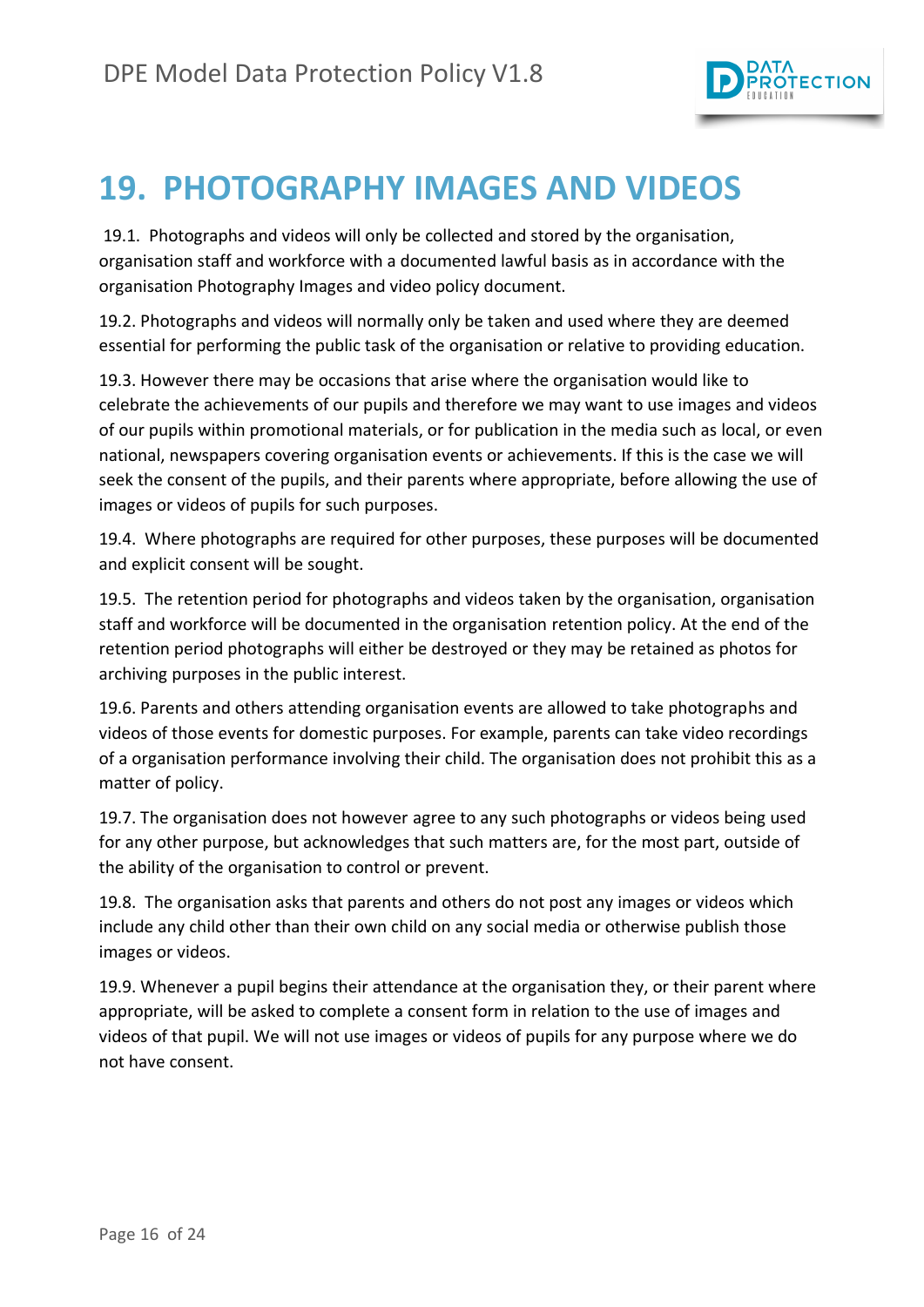

## <span id="page-16-0"></span>**21. RETENTION POLICY.**

21.1. The organisation will not keep personal data longer than necessary and will maintain a retention schedule outlining the retention requirements of electronic and paper records. The Organisation will retain the minimum amount of information that it requires to carry out its statutory functions and the provision of services.

21.2. In circumstances where a retention period of a specific document has expired, checks will be made to confirm disposal and consideration given to the method of disposal to be used based on the data to be disposed of.

21.3. These checks will include the following questions being addressed:

- Have the documents been checked to ensure they are appropriate for destruction?
- Is retention required to fulfil statutory obligations or other regulatory obligations, including child protection?
- Is retention required for evidence?
- Is retention required to meet the operational needs of the service?
- Is retention required because the document or record is of historic interest, intrinsic value or required for organisational memory?

21.4 Retention data will be documented in the Record of Processing or taken as published in the IRMS school toolkit.

## <span id="page-16-1"></span>**22. TRAINING**

<span id="page-16-2"></span>22.1. The organisation shall ensure that all members of staff receive data protection training, including training on information handling appropriate to ensure data protection competence in their role. This training shall be completed every two years as a minimum.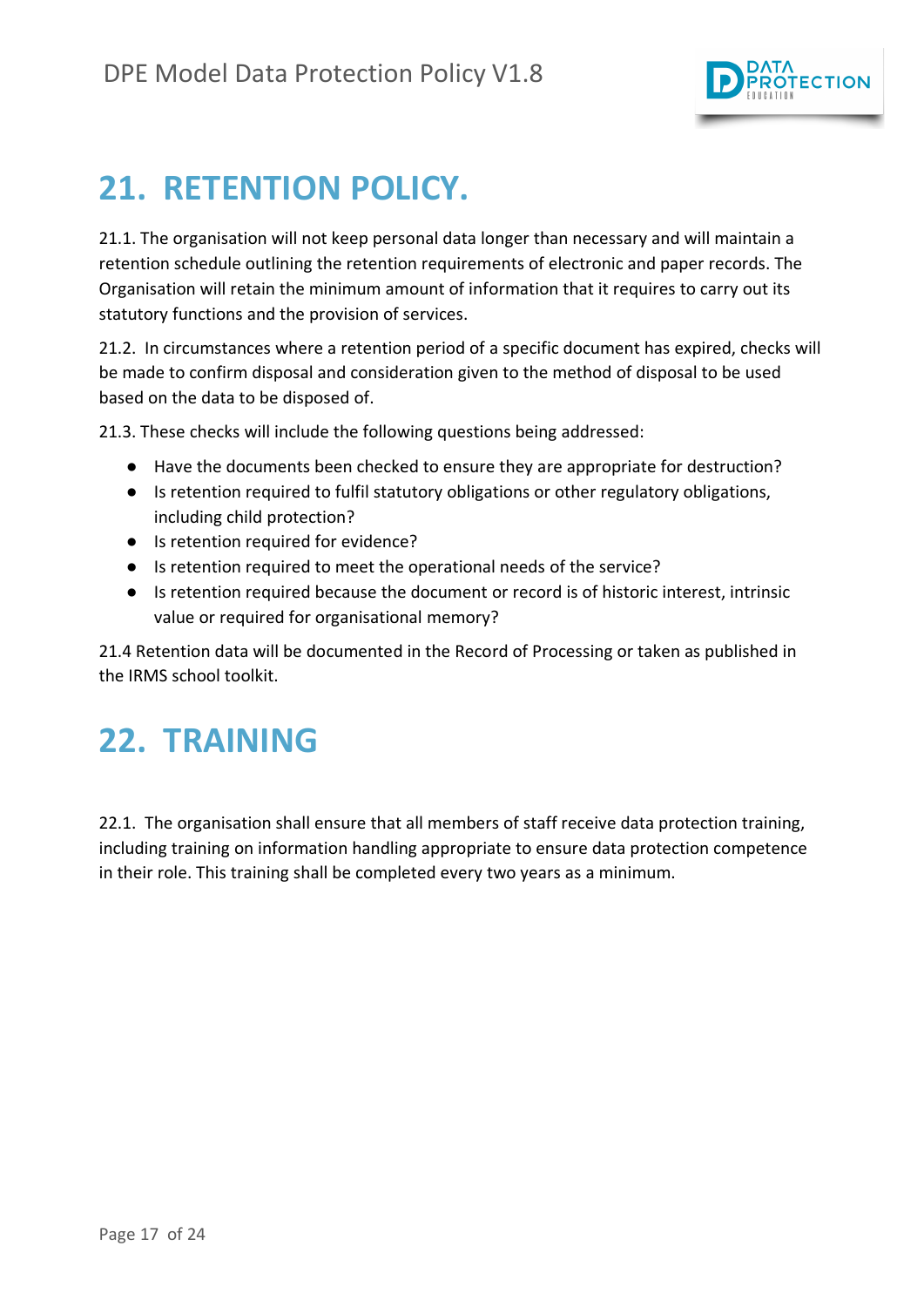

### **23. DATA PROCESSORS**

23.1. The organisation contract with various organisations who provide services to the organisation, including:

- Payroll Providers to enable us to pay our employees;
- Parent payment systems to enable parents to pay for organisation meals, trips and/or uniforms;
- Pupil Assessment systems to support us with the tracking and monitoring of pupil achievement;
- Communication systems to enable us to effectively communicate with parent and pupils;
- organisation meal providers to support with the provision and payment for organisation meals;
- Photographers to enable us to store pupil photographs for safeguarding purposes;
- HR Systems for the effective management of all aspects of staff management;

23.2. In order that these services can be provided effectively we are required to transfer personal data of data subjects to these data processors.

23.3. Personal data will only be transferred to a data processor if they agree to comply with our procedures and policies in relation to data security, or if they put in place adequate measures themselves to the satisfaction of the organisation.

23.4. The organisation will always undertake due diligence of any data processor before transferring the personal data of data subjects to them.

23.5. Contracts with data processors will comply with Data Protection Legislation and contain explicit obligations on the data processor to ensure compliance with the Data Protection Legislation, and compliance with the rights of Data Subjects.

### <span id="page-17-0"></span>**24. CHANGES TO THIS POLICY**

24.1 We may change this policy at any time. Where appropriate, we will notify data subject**s** of those changes.

**This Policy was approved by the board of Governors on annual basis.**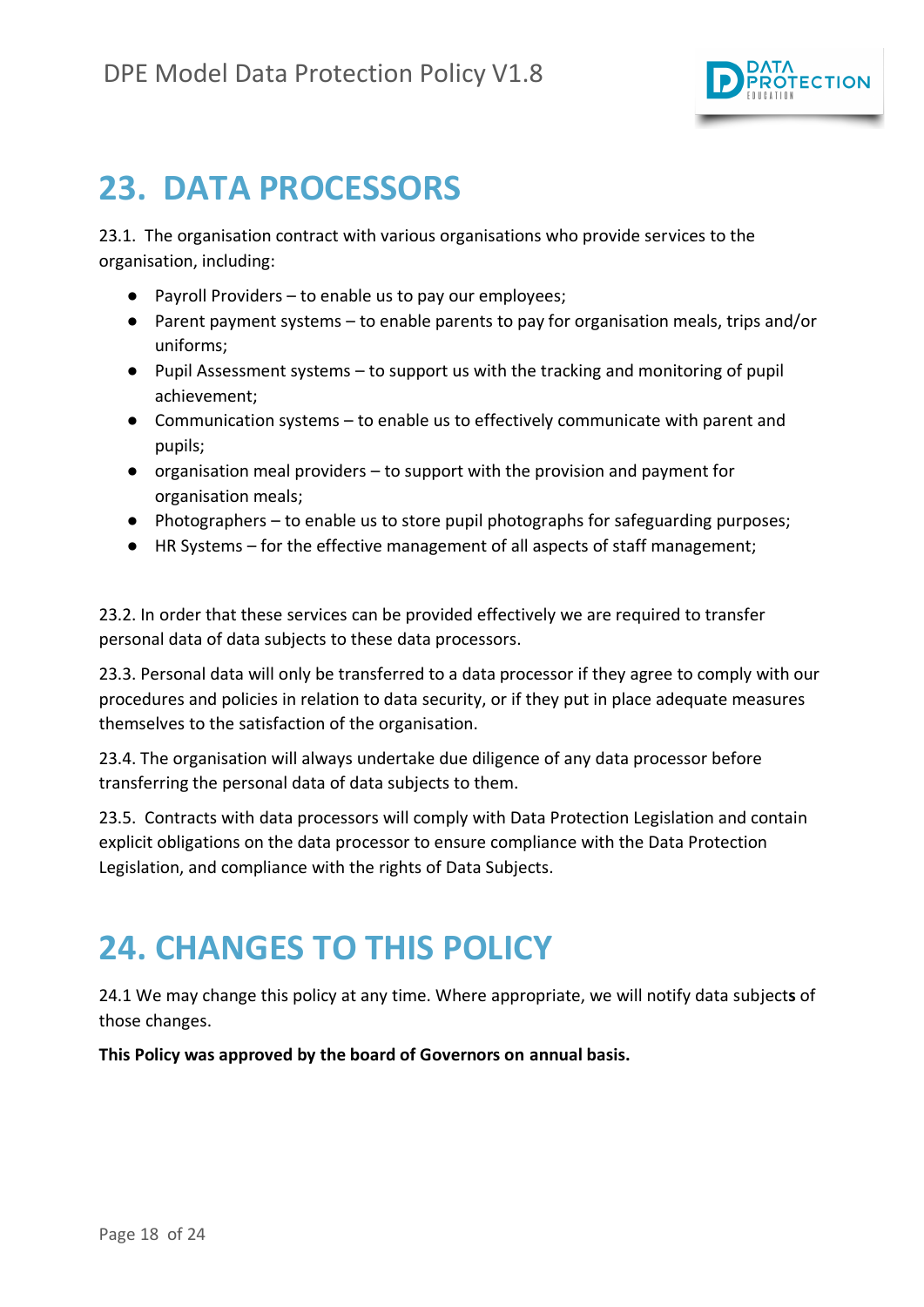

### <span id="page-18-0"></span>**APPENDIX 1 GDPR DEFINITIONS**

**Personal data** means any information relating to an identified or identifiable natural person ('data subject'); an identifiable natural person is a person who can be identified, directly or indirectly, in particular by reference to an identifier such as a name, an identification number, location data, an online identifier or by one or more factors specific to the physical, physiological, genetic, mental, economic, cultural or social identity of that natural person;

**Processing** means any operation or set of operations which is performed on personal data or on sets of personal data, whether or not by automated means, such as collection, recording, organisation, structuring, storage, adaptation or alteration, retrieval, consultation, use, disclosure by transmission, dissemination or otherwise making available, alignment or combination, restriction, erasure or destruction;

**Restriction of processing** means the marking of stored personal data with the aim of limiting their processing in the future;

**Profiling** means any form of automated processing of personal data consisting of the use of personal data to evaluate certain personal aspects relating to a natural person, in particular to analyse or predict aspects concerning that natural person's performance at work, economic situation, health, personal preferences, interests, reliability, behaviour, location or movements;

**Pseudonymisation** means the processing of personal data in such a manner that the personal data can no longer be attributed to a specific data subject without the use of additional information, provided that such additional information is kept separately and is subject to technical and organisational measures to ensure that the personal data are not attributed to an identified or identifiable natural person;

**Filing system** means any structured set of personal data which are accessible according to specific criteria, whether centralised, decentralised or dispersed on a functional or geographical basis;

**Controller** means the natural or legal person, public authority, agency or other body which, alone or jointly with others, determines the purposes and means of the processing of personal data; where the purposes and means of such processing are determined by Union or Member State law, the controller or the specific criteria for its nomination may be provided for by Union or Member State law;

**Processor** means a natural or legal person, public authority, agency or other body which processes personal data on behalf of the controller;

**Recipient** means a natural or legal person, public authority, agency or another body, to which the personal data are disclosed, whether a third party or not. However, public authorities which may receive personal data in the framework of a particular inquiry in accordance with Union or Member State law shall not be regarded as recipients; the processing of those data by those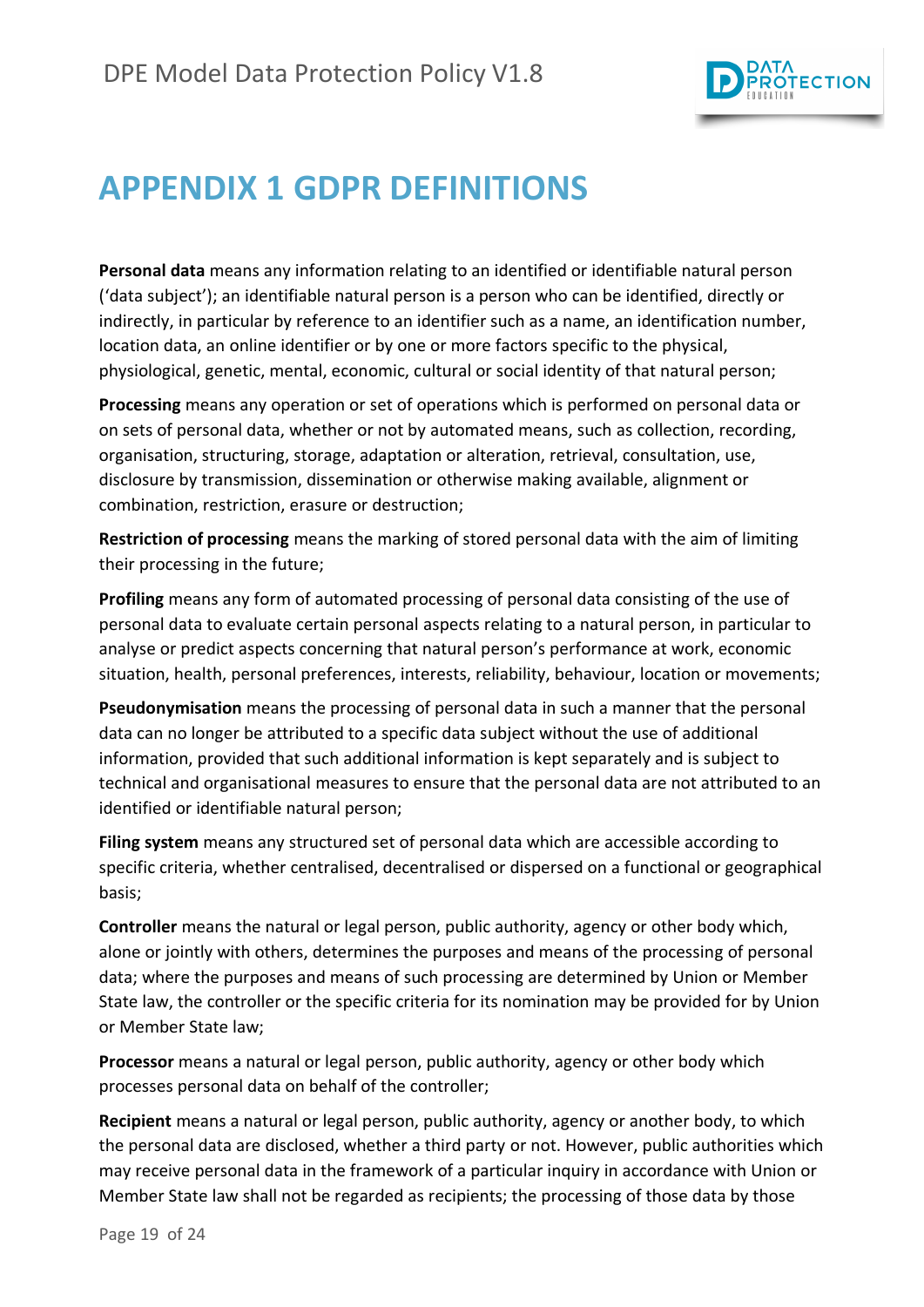

public authorities shall be in compliance with the applicable data protection rules according to the purposes of the processing;

**Third party** means a natural or legal person, public authority, agency or body other than the data subject, controller, processor and persons who, under the direct authority of the controller or processor, are authorised to process personal data;

**Consent** of the data subject means any freely given, specific, informed and unambiguous indication of the data subject's wishes by which he or she, by a statement or by a clear affirmative action, signifies agreement to the processing of personal data relating to him or her;

**Personal data breach** means a breach of security leading to the accidental or unlawful destruction, loss, alteration, unauthorised disclosure of, or access to, personal data transmitted, stored or otherwise processed;

**Genetic data** means personal data relating to the inherited or acquired genetic characteristics of a natural person which give unique information about the physiology or the health of that natural person and which result, in particular, from an analysis of a biological sample from the natural person in question;

**Biometric data** means personal data resulting from specific technical processing relating to the physical, physiological or behavioural characteristics of a natural person, which allow or confirm the unique identification of that natural person, such as facial

**Data concerning health** means personal data related to the physical or mental health of a natural person, including the provision of health care services, which reveal information about his or her health status;

**Enterprise** means a natural or legal person engaged in an economic activity, irrespective of its legal form, including partnerships or associations regularly engaged in an economic activity;

**Supervisory authority** means an independent public authority which is established by a Member State pursuant to Article 51 of the GDPR;

**Cross-border processing** means either:

- processing of personal data which takes place in the context of the activities of establishments in more than one Member State of a controller or processor in the Union where the controller or processor is established in more than one Member State; or
- processing of personal data which takes place in the context of the activities of a single establishment of a controller or processor in the Union but which substantially affects or is likely to substantially affect data subjects in more than one Member State;
- **Relevant and reasoned objection** means an objection to a draft decision as to whether there is an infringement of this Regulation, or whether envisaged action in relation to the controller or processor complies with this Regulation, which clearly demonstrates the significance of the risks posed by the draft decision as regards the fundamental rights and freedoms of data subjects and, where applicable, the free flow of personal data within the Union;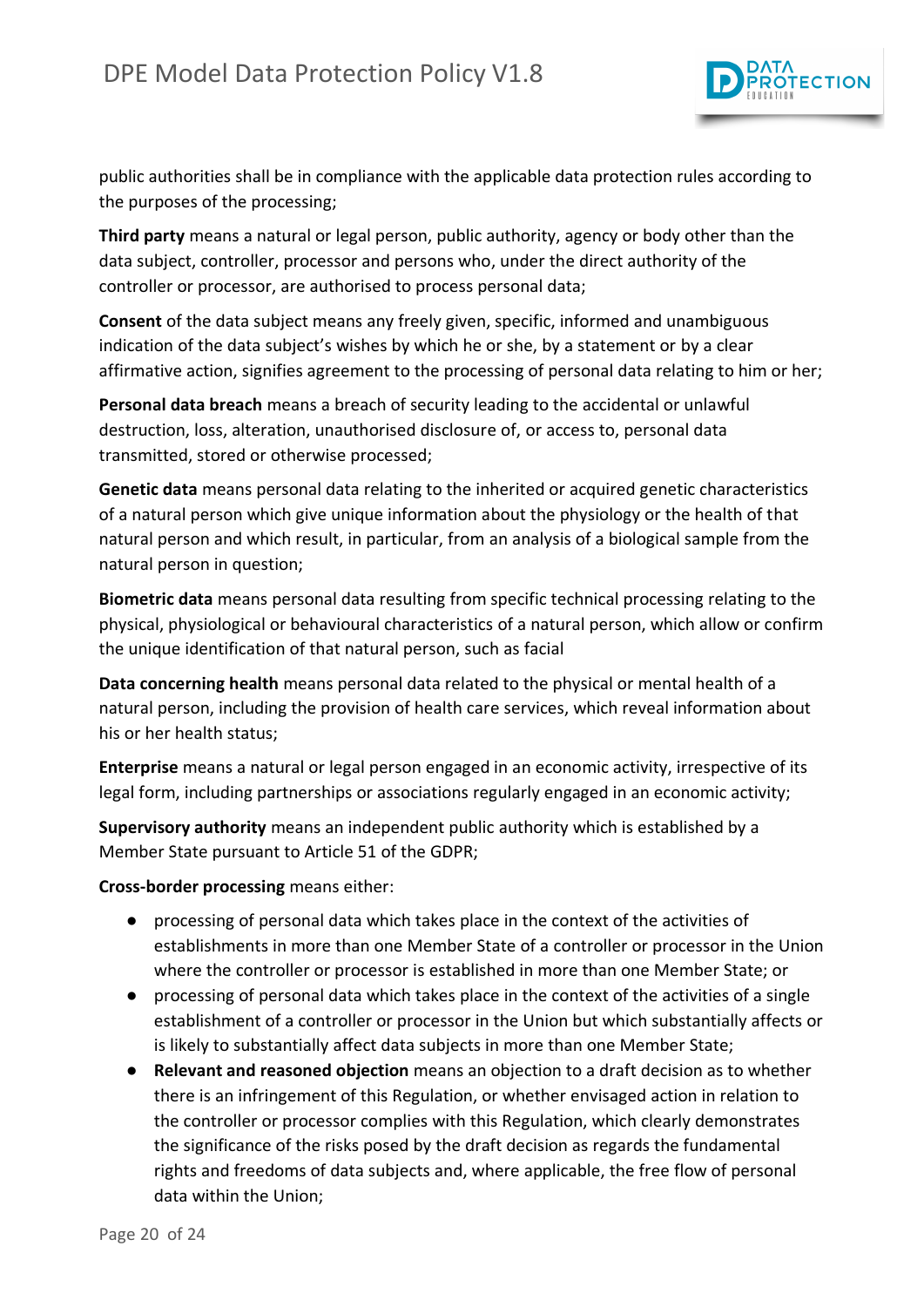

- **Information society service** means any service normally provided for remuneration, at a distance, by electronic means and at the individual request of a recipient of services;
- **International organisation** means an organisation and its subordinate bodies governed by public international law, or any other body which is set up by, or on the basis of, an agreement between two or more countries;
- **Special categories** of personal data means personal data:
	- revealing racial or ethnic origin;
	- revealing political opinions;
	- revealing religious or philosophical beliefs or trade union membership;
	- the processing of genetic data, biometric data for the purpose of uniquely identifying a natural person;
	- data concerning health or data concerning a natural person's sex life or sexual orientation;
- **Data breach**: an incident or event in which personal and/or confidential data:
	- has potentially been viewed or used by an individual unauthorised to do so;
	- has had its integrity compromised;
	- is lost or is unavailable for a significant period.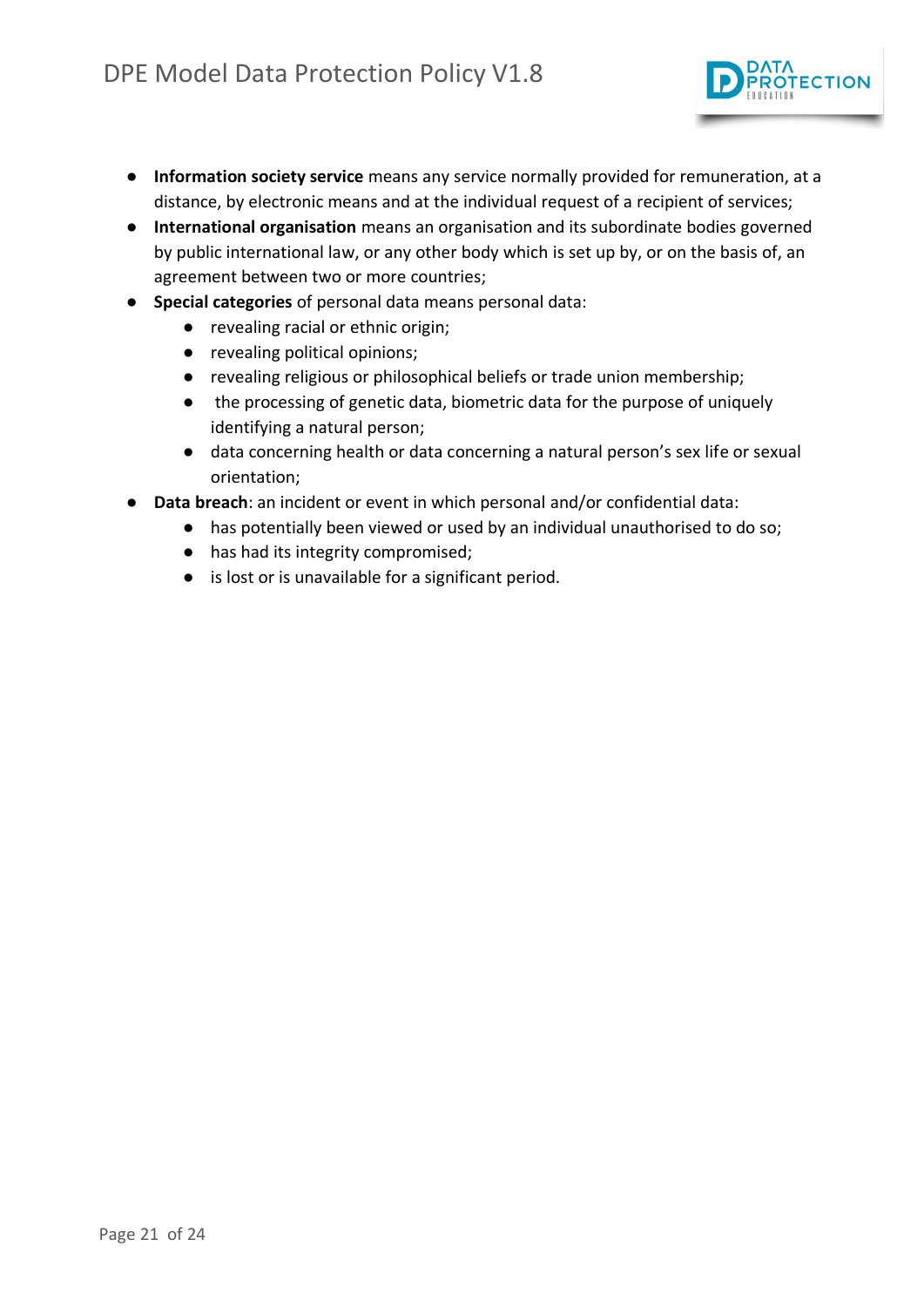

#### **APPENDIX 2. EXAMPLES OF DATA BREACHES**

- Loss or theft of paper records or loss or theft of equipment on which data is stored e.g. a laptop, mobile phone, tablet device or memory stick;
- A letter or email containing personal and/or confidential data sent to the wrong address (including internal staff or third parties) or an email to an unauthorised group of email boxes;
- Personal data disclosed orally in error in a meeting or over the phone including "blogging" where information is obtained by deceiving The Organisation, or where information has been disclosed without confirming the true identity of the requester;
- Unauthorised access to information classified as personal or confidential e.g. attaching documents to an outlook diary appointment that is openly accessible;
- Posting information on the world wide web or on a computer otherwise accessible from the Internet without proper information security precautions;
- Sensitive information left on a photo-copier or on a desk in County Council premises;
- Unauthorised alteration or deletion of information;
- Not storing personal and confidential information securely;
- Not ensuring the proper transfer or destruction of files after closure of offices/buildings e.g. not following building decommissioning procedures;
- Failure to safeguard/remove personal data on office equipment (including computers and smart phones) before disposal/sale.
- school

Examples of Breaches caused by IT Security Incidents:

- Unauthorised access to IT systems because of misconfigured and/or inappropriate access controls;
- Hacking or phishing attacks and related suspicious activity;
- Virus or malware attacks and related suspicious activity;
- ICT infrastructure-generated suspicious activity;
- Divulging a password to another user without authority.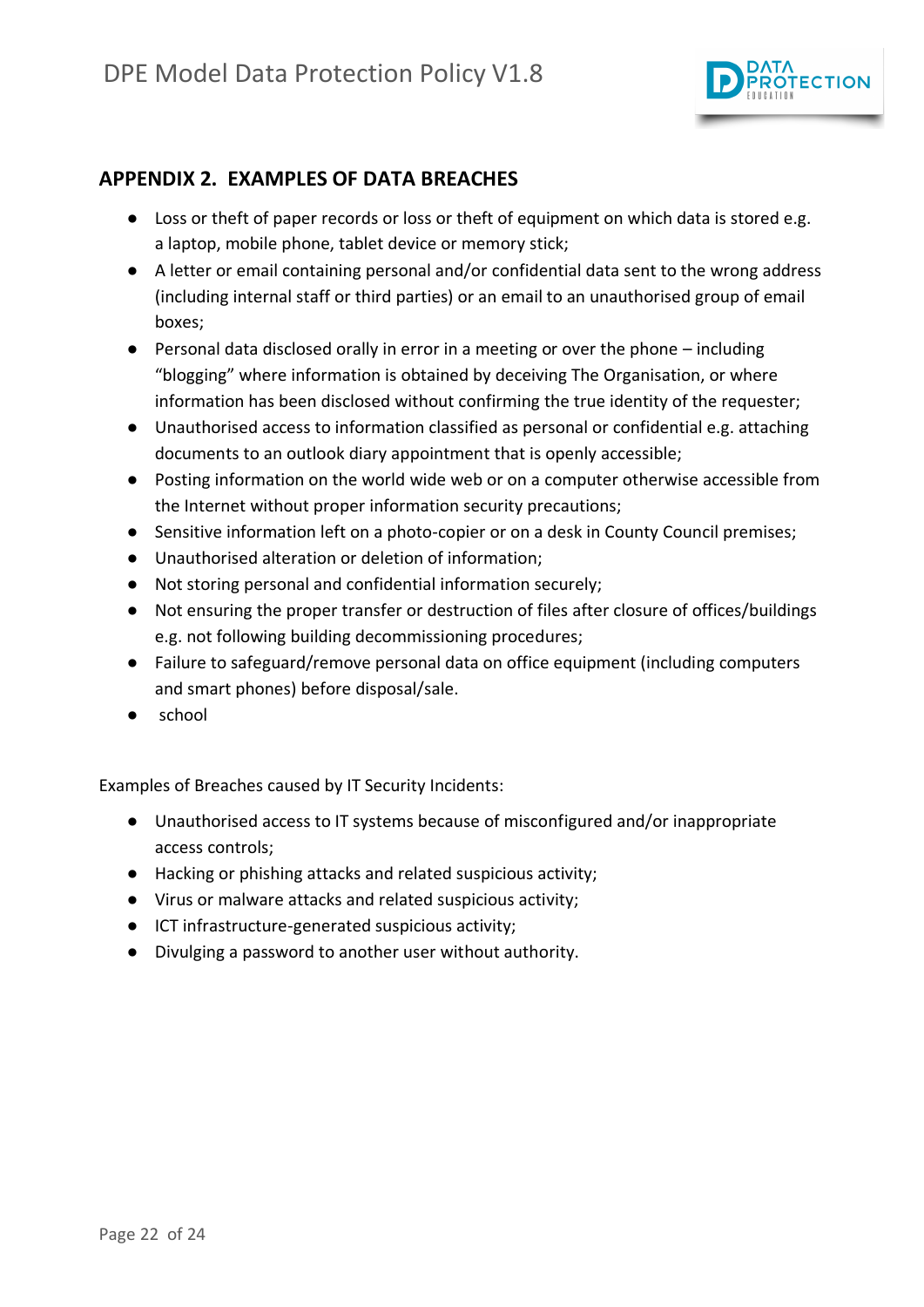

# <span id="page-22-0"></span>**APPENDIX 3. DEALING WITH SUBJECT ACCESS REQUESTS**

| What must the school<br>do?                                                                                                                                                                                                              | Why?                                                                                                                                                                                    | How?                                                                                                                                                                                                                                      |  |
|------------------------------------------------------------------------------------------------------------------------------------------------------------------------------------------------------------------------------------------|-----------------------------------------------------------------------------------------------------------------------------------------------------------------------------------------|-------------------------------------------------------------------------------------------------------------------------------------------------------------------------------------------------------------------------------------------|--|
| We must be clear about the<br>nature of the request and<br>identify what information is<br>being requested.                                                                                                                              | Being clear about the nature<br>of the request will enable you<br>to decide whether the request<br>needs to be dealt with in<br>accordance with statutory<br>requirements, who needs to | <b>Review the request and</b><br>identify:<br>If the request is for the<br>personal information of the<br>requester or made by an                                                                                                         |  |
|                                                                                                                                                                                                                                          | deal with the request, and/or<br>whether this is business as<br>usual (BAU). If needed ask<br>the submitter of the request<br>for clarity.                                              | individual on behalf of<br>another person (e.g. on behalf<br>of a child or an adult lacking<br>capacity) – this is a subject<br>access request;                                                                                           |  |
|                                                                                                                                                                                                                                          |                                                                                                                                                                                         | If the request is for non-<br>personal information - this<br>may be dealt with as BAU or<br>formally under the Freedom<br>of Information Act 2000 (the<br>FOIA) or the Environmental<br><b>Information Regulations 2004</b><br>(the EIR). |  |
|                                                                                                                                                                                                                                          |                                                                                                                                                                                         | NB: The request can be<br>received in a range of<br>different formats e.g. letter,<br>email, a completed form, or<br>can be made via social media<br>(e.g. a Facebook page or<br>Twitter account).                                        |  |
| If the request is a SAR the<br>request must be forwarded to<br>the responsible member of<br>staff (usually the<br><b>Headteacher) and the Data</b><br><b>Protection Officer within two</b><br>working days of receipt of<br>the request. | The GDPR stipulates that<br><b>SARs must be completed</b><br>within one month of the<br>request - but in reality, as<br>soon as possible.                                               | Log the SAR in the subject<br>access request log and<br>inform all appropriate staff<br>required to deal with the<br>request.                                                                                                             |  |